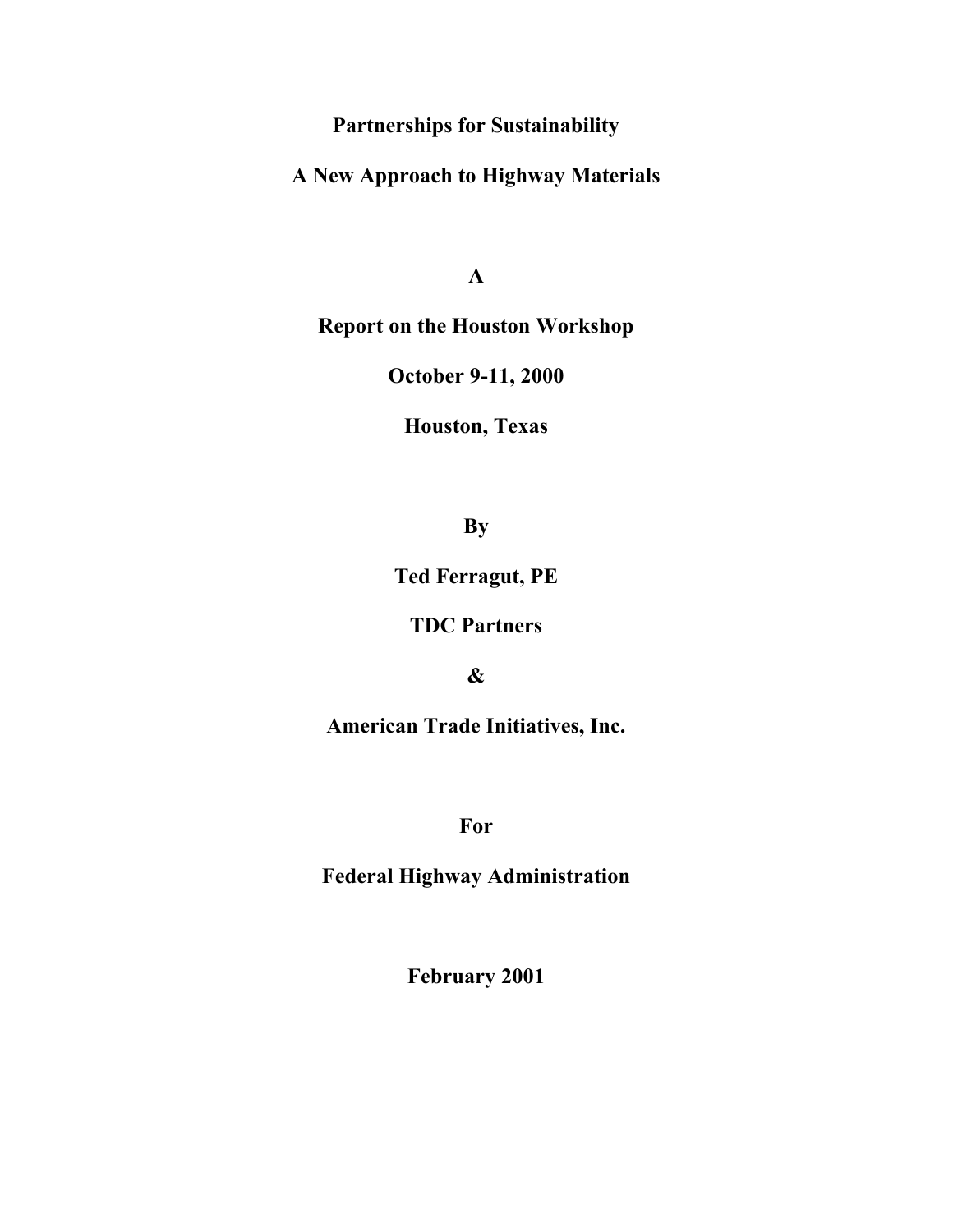# **Preface**

To conduct a workshop on recycled materials is far from a new idea. Maybe two to four significant recycling efforts are conducted nationally each year. To ask that highway materials and environmental specialists from the individual state Departments of Transportation meet at the same workshop adds quite a different twist to the conventional workshop theme. But then, to add individual state Departments of Environmental Protection and beneficial use specialists along with the Federal Highway Administration, (FHWA), the U.S. Environmental Protection Agency (EPA), the American Association of State and Highway Transportation Officials (AASHTO), the American State and Territorial Solid Waste Management Officials (ASTSWMO) and mix them with some very important European recycling specialists might really start to attract attention.

Why assemble this very diverse crowd? In September 1999, representatives from the above groups visited Sweden, Denmark, Germany, the Netherlands, and France under the sponsorship of the FHWA and AASHTO International Scan Program and the Recycled Materials Resource Center (RMRC) at the University of New Hampshire. The objective of the study was to review and document innovative policies, program and techniques that these European countries may have on recycling construction materials.

This report documents this very creative workshop. The opinions represent a consensus of disciplines that heretofore had not worked on this common issue. All brought their own specialty to the workshop but found a way to meet on common ground. For the most part, the opinions represent a "view for the middle" – middle managers and specialists that would like to unite on common recycling ground.

Special thanks go to the Federal Highway Administration, the Texas Department of Transportation, and the RMRC for financially and technically sponsoring this workshop. Our final thanks go to our European guests who gave of their time and energy to support the workshop.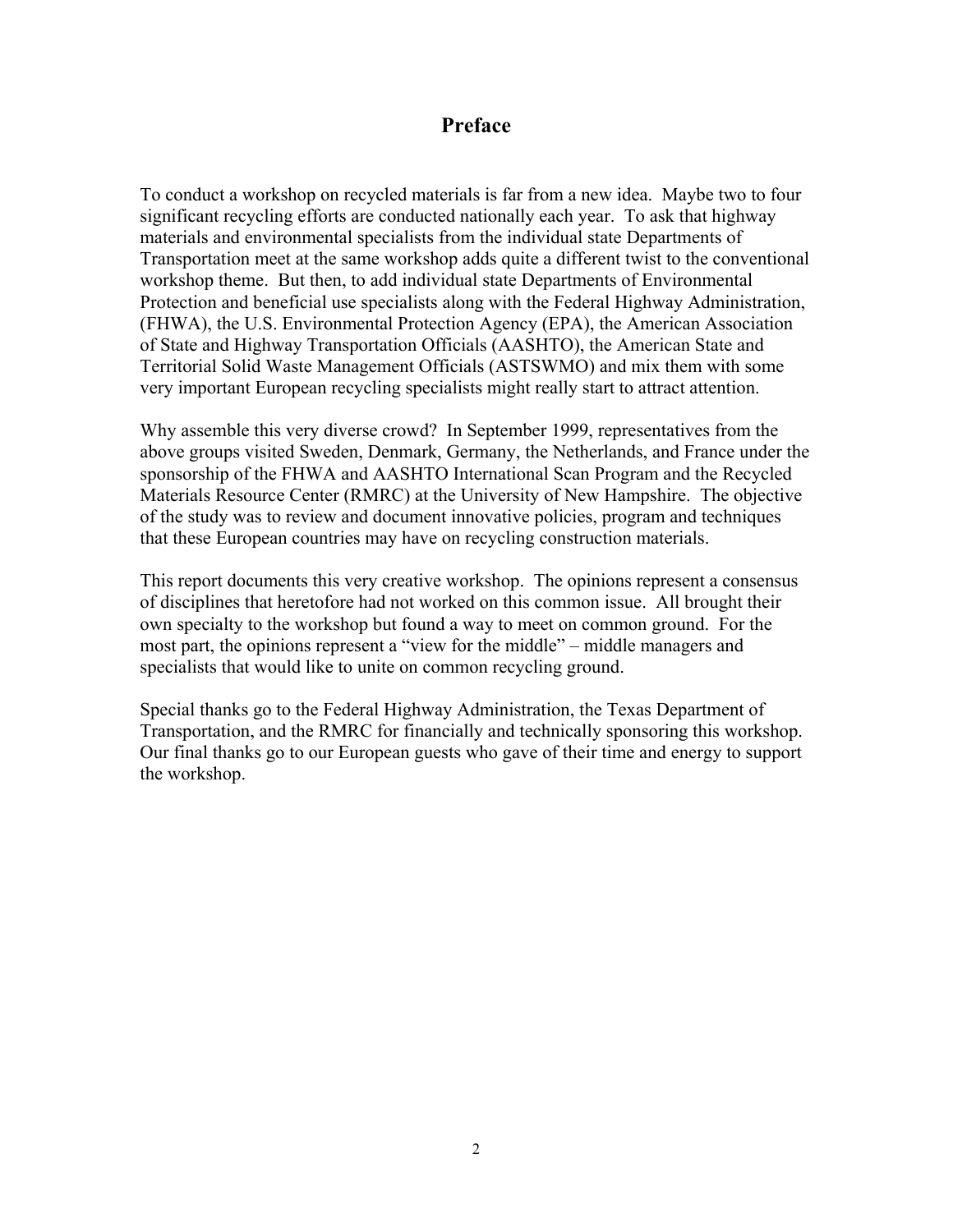# **Table of Contents**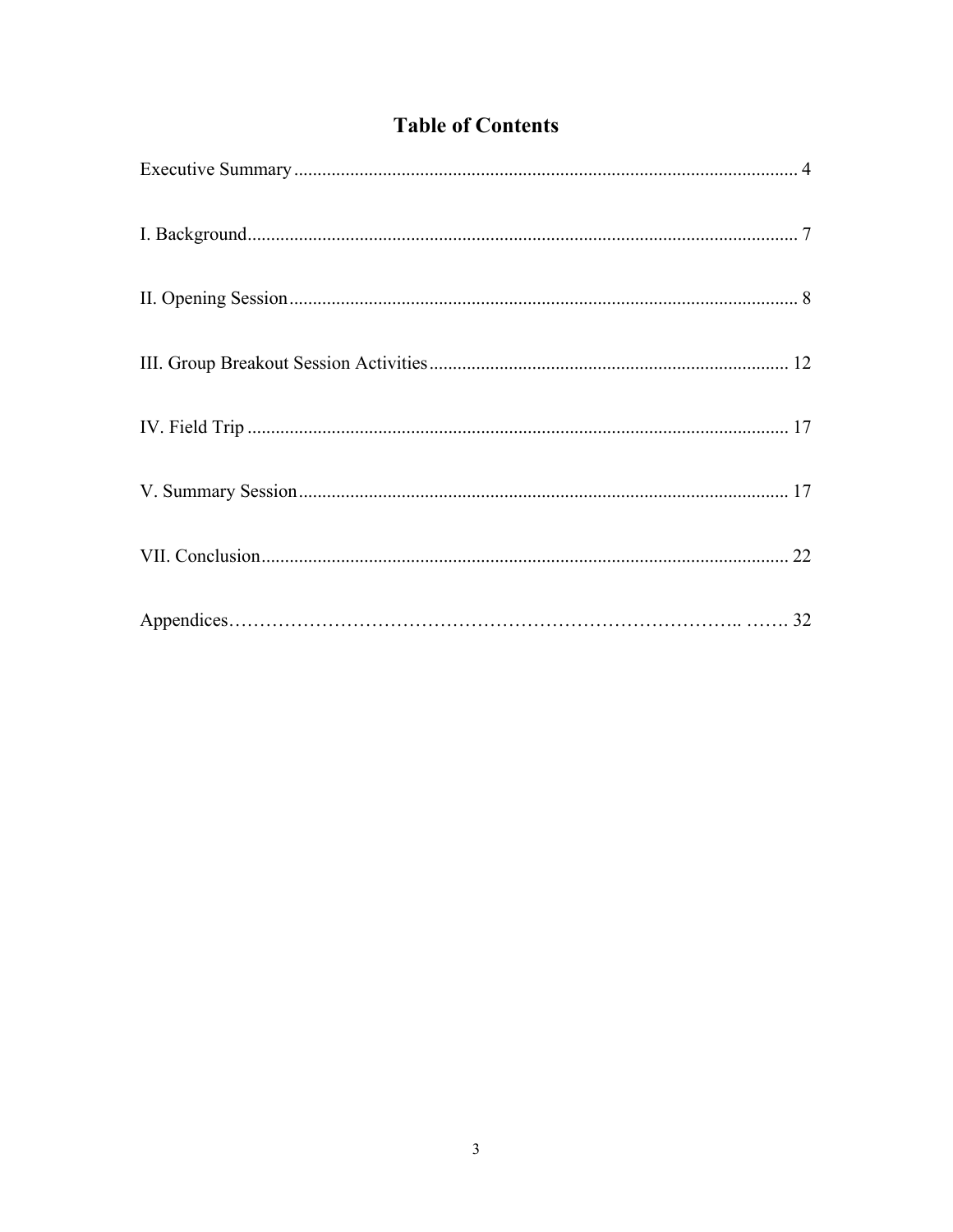# **Executive Summary**

# <span id="page-3-0"></span>**Background**

In September 1999, the International Technology Scanning Program conducted a recycled materials technology scanning tour to Denmark, Sweden Germany, the Netherlands, and France in September 1999. This scan jointly sponsored by the Federal Highway Administration (FHWA), the American Association of State Highway and Transportation Officials (AASHTO), and the Recycled Materials Resource Center  $(RMRC)^1$  at the University of New Hampshire and included support from the U.S. recycling industry. The purpose of the scan was to review and document innovative policies, programs and techniques in Europe and to evaluate their applicability to US practices. This report documents a workshop that was conducted in Houston, TX in October 2000 for the express purpose of exploring ways of implementing scan findings.

The first day of the workshop was dedicated to knowledge sharing. Nearly ninety attendees heard presentations from European and U.S. specialists. On the second and third days, state Departments of Transportation (DOT), FHWA, and U.S. Environmental Protection Agency (EPA) officials, engineers and environmental staffs caucused to 1) find common ground and 2) encourage working together on all aspects of recycled materials use within the highway environment. Attendees include forty-five state DOT materials specialists, state DOT environmental specialists, and state EPA beneficial use specialists, a community that had never formally met in any national or regional setting. In addition, this was the first time that highway officials representing AASHTO had met in a working atmosphere with the Association of State and Territorial Solid Waste Management Officials (ASTSWMO) officials.

# **Program Overview**

 $\overline{a}$ 

early and continuous cooperation. DOT officials agreed, noting their lack of in-depth All presentations and discussions promoted the theme that recycling gains will only come from improved partnerships and integrated methodologies and approaches. Beneficial use specialists, along with producers of solid waste, continue to see the highway facility as a significant sink. They agree that significant recycling gains will only come with knowledge and experience with this area of environmental procedures and methodologies.

# **Key Findings and Recommendations**

The Scan Team identified examples of European cooperation among government, the construction industry, and the environmental groups. This cooperation has produced

<sup>&</sup>lt;sup>1</sup> The Recycled Materials Resource Center (RMRC) at the University of New Hampshire is a national center created to promote the wise use of recycled materials (pavements, secondary, waste, and byproduct materials) in the highway environment. The Center is a partnership with the Federal Highway Administration.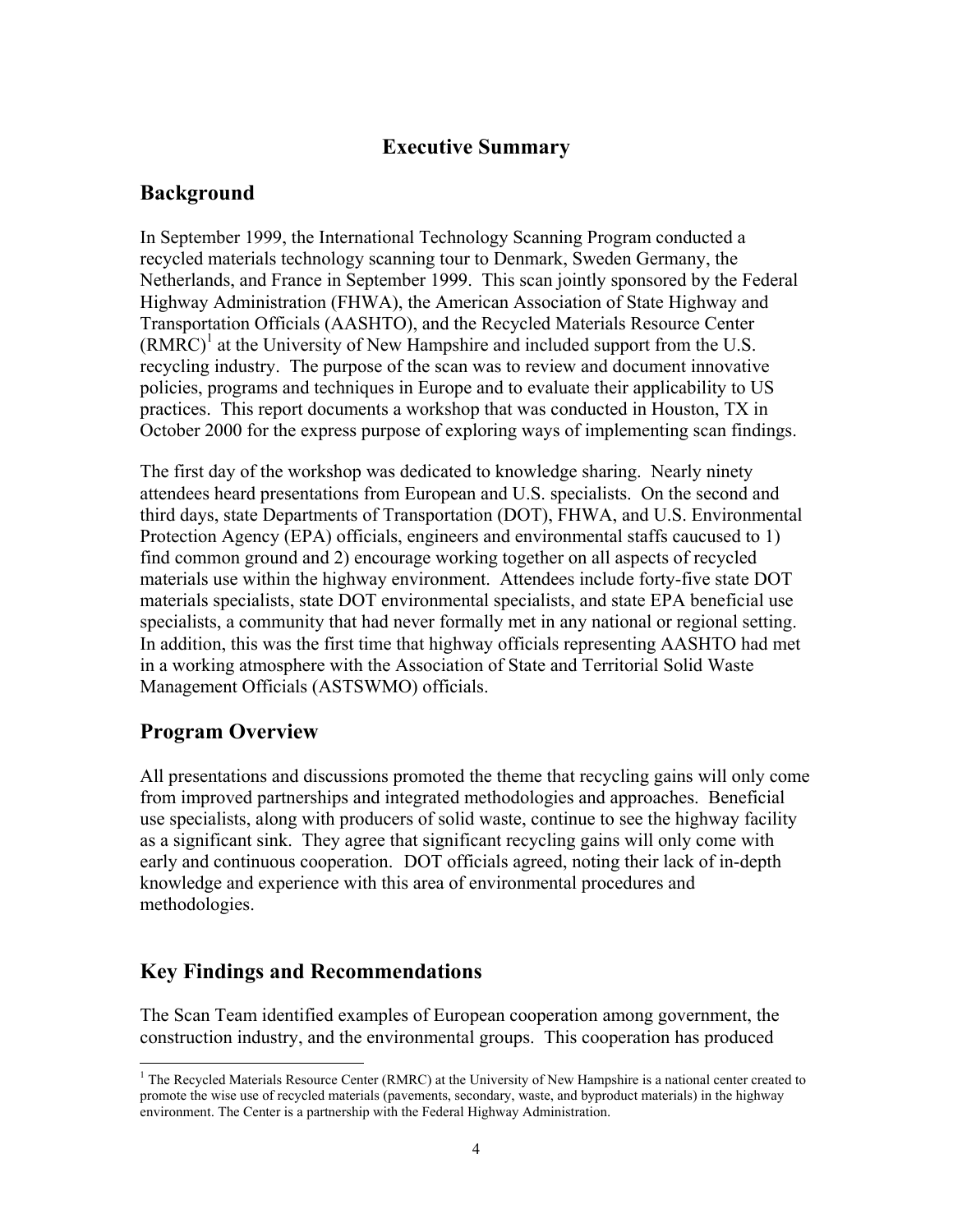some very positive results. European countries do believe that transportation sustainability is possible and attainable and that sustainability within the highway material program is a specific bur achievable goal as well. They seem more willing to employ targeted taxation as a means to creating incentive. Even though this policy is generally not viable in the U.S., European practices still deserve serious assessment and scrutiny. This should be done by joint working groups with representation from the highway and environmental communities. The official Scan Report is now available and contains many examples of cooperation.

Several European countries have research programs that evaluate the in-service recycled material performance. This approach directly challenges the principle that recycled material must meet virgin material specifications.

Attendees also agreed that U.S. working partnerships must advance at all levels – FHWA and U.S. EPA; AASHTO and ASTSWMO; and state DOTs and EPAs. Under new and more aggressive working relationships, these organizations would show the leadership required that would enhance cooperation, technology sharing, and program streamlining in all levels of government. It was recommended that the above four organizations initiate a more formal working relationship by establishing a Highway Materials Sustainability Joint Committee that includes all the appropriate disciplines, including cities and counties.

Neither FHWA nor AASHTO have clear recycling policies. Both organizations would give a clearer indication of the importance of recycling and sustainability if they did. It was recommended that this topic be pursued by each individual agency and be an early discussion topic for with the Joint Committee recommended previously.

Only five state DOTs are known to have full time recycling coordinators. These states – TX, MA, PA, NC, and CA - have reaped positive benefits from their programs. The coordinator acts as the focal point to connect state DOT, state EPA, solid waste producers, and potential entrepreneurs to promote increased waste material use and to reduce barriers. Other states DOTs are encouraged to establish similar recycled material coordinator positions. State EPAs would also benefit significantly from such a position within their organizations.

Resources for formal technology information sharing are relatively limited. All participants argued for more web-based sharing of experiences, reports, needs, etc. It was recommended the RMRC should play a pivotal role in this area.

Many other significant ideas were generated at the meeting and merit further exploration. They include:

- Developing a synthesis of DOT recycling material practices, including specifications and test methods
- Adding more environmental requirements into material specifications
- Developing a working definition of "sustainability"
- Developing a long-range research and implementation plan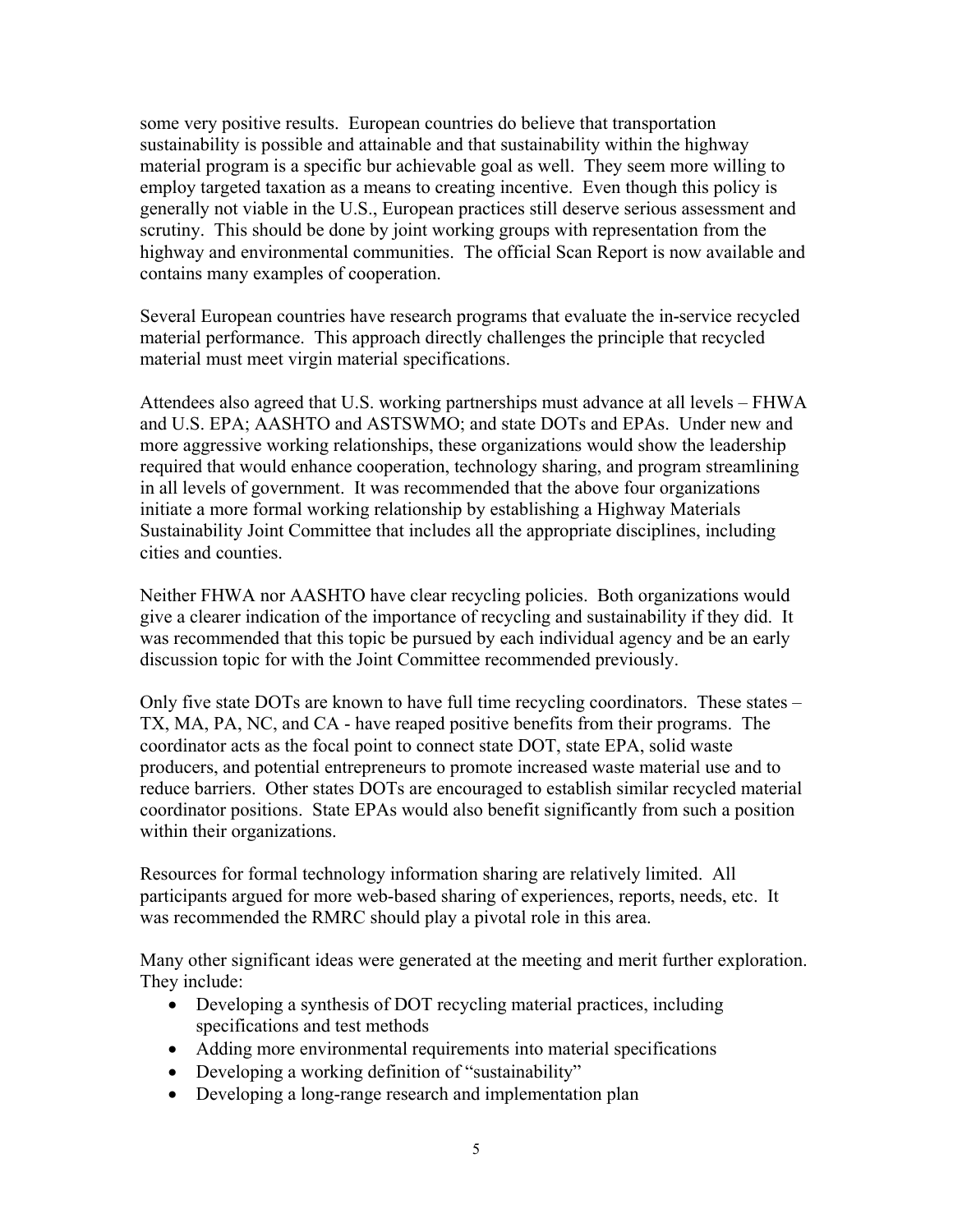• Developing jointly sponsored technology transfer outreach programs, such as demonstration projects, workshops, pamphlets, and training efforts. Some attendees suggested that the legislative branch of all governmental entities should be involved in the type effort as well.

The recommended Joint Committee could include all the above as part of their cooperative efforts.

The RNRC has made contributions towards such a goal but not on a strategic large-scale national level. The proposed sustainability committee would give RMRC work the needed boost to reach out to a much wider community interested in promoting sustainability in highway materials.

The AASHTO Standing Committee on the Environment (SCOE) has limited resources. Most are associated with environmental analysis and permitting associated with the National Environmental Protection Act (NEPA). It was recommended that SCOE members participate actively in such a Joint Committee effort. SCOE representatives, however pro-active they may want to be, need to undertake a serious dialogue on resource availability. Engineering and economic analyses, along with possible development of environmental testing standards, will be difficult to add to an already full agenda.

It was also suggested the material usage and demands, recycling, off-site removal, and other recycling issues be considered in the Environmental Impact Statements. Some also suggested that materials be considered in a systems planning approach. This suggestion is clearly worthy of consideration but within the contexts of SCOE responsibilities and the proposed Joint Committee.

Neither AASHTO nor Association of State and Territorial Solid Waste Management Officials (ASTSWMO) representatives were familiar with each other's organization or how the other dealt with recycled materials issues. ASTSWMO works on recycled materials and just recently completed a very significant report on the beneficial use of recycled materials. ASTSWMO had little formal contact with highway officials on this work.

# **Conclusions**

Progress in the use of recycled materials has been appreciable in the highway community over the last 20 years. However, future progress is dependent on more cooperation among various disciplines -- industry and government, highway engineers and environmental specialists. While the European experience does allow for incentive or preferential taxation policies, the American experience will have to rely on its ability to form partnerships and alliances. Most in the workshop believe this can happen.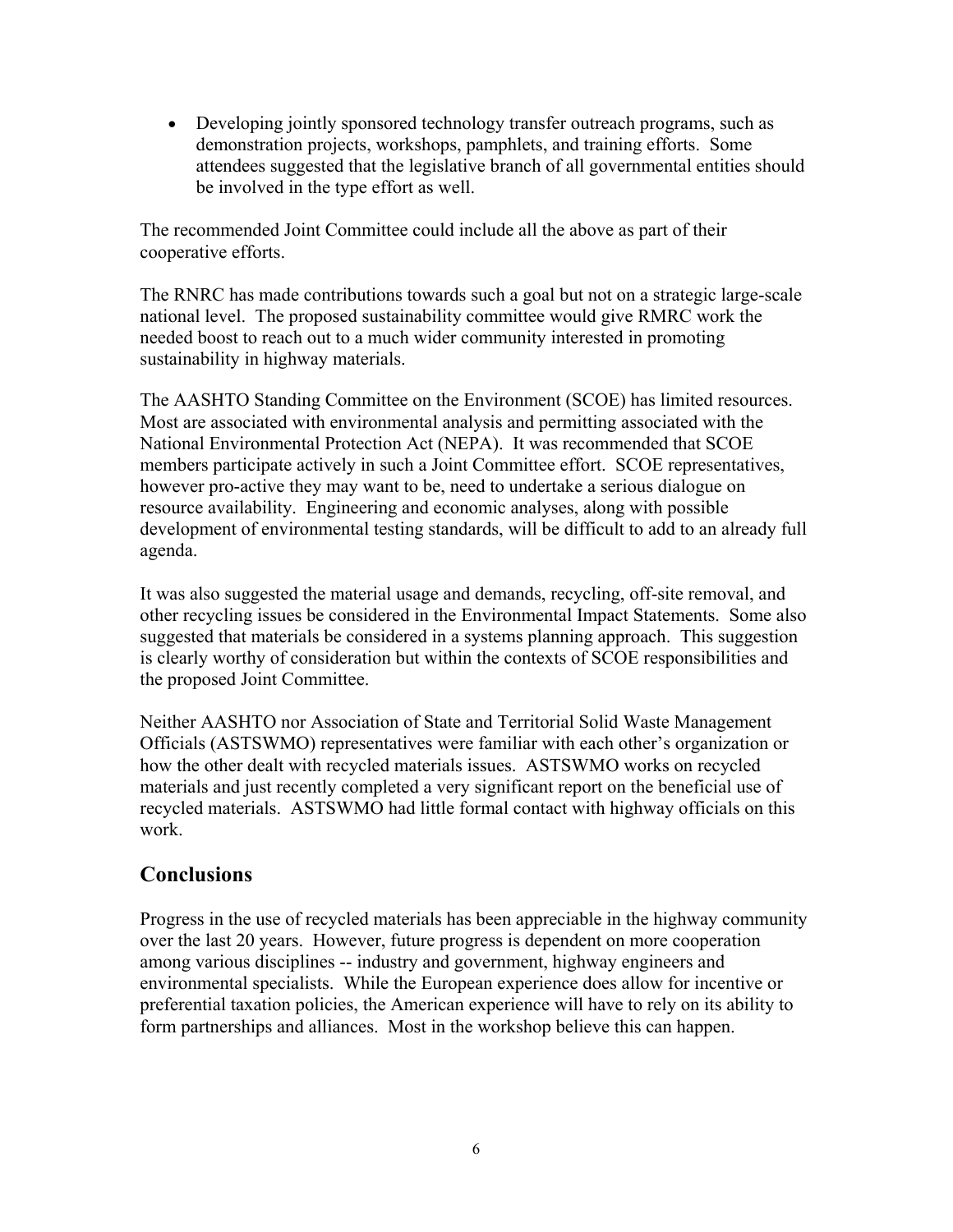# **Partnerships for Sustainability A New Approach to Highway Materials**

# <span id="page-6-0"></span>**I. Background**

The Federal Highway Administration's (FHWA) International Technology Scanning Program sponsored a scanning tour to Denmark, Sweden Germany, the Netherlands, and France from the 10th to the 26th of September 1999. This scan was also sponsored by the American Association of State Highway and Transportation Officials through their National Cooperative Highway Research Program (NCHRP) Panel 20-36 on "Highway Research and Technology -- International Information Sharing" and by the RMRC.

The International Technology Scanning Program's mission is to benchmark foreign technical and managerial practices for the benefit of the U.S. highway community. The objective of the Recycle Scan was to review and document innovative recycling policies, programs and techniques. The delegation met with over 100 representatives from European Transportation and Environmental Ministries, research organizations, contractors, and material producers involved with recycling programs.

The delegation concluded that the European practices were of sufficient importance that they should be presented and evaluated in the U.S. at a national workshop.

A Steering Committee of key scan members was formed and set the following objectives:

- Share knowledge on both U.S. and European experiences
- Find common ground and areas of interest and concern
- Build new alliances and partnerships

The Steering Committee, building off the European experience, saw two payoffs in such a workshop:

- To partner with their environmental agency counterparts
- To identify, prioritize and achieve consensus on needs and develop a common agenda.
- To reframe recycled practices in terms of sustainability so the they might better be understood and resolved

Sustainability is an emerging concept in specific highway construction and materials disciplines. In 1987 the United Nation's Brundtland Commission Report identified sustainability as: "development that meets the needs of the present without compromising the ability of future generations to meet their own needs." As stated in various United Nation documents, sustainable development, at its simplest, is development based on patterns of production and consumption that can be pursued into the distant future without degrading the human or natural environment. It requires, within each nation's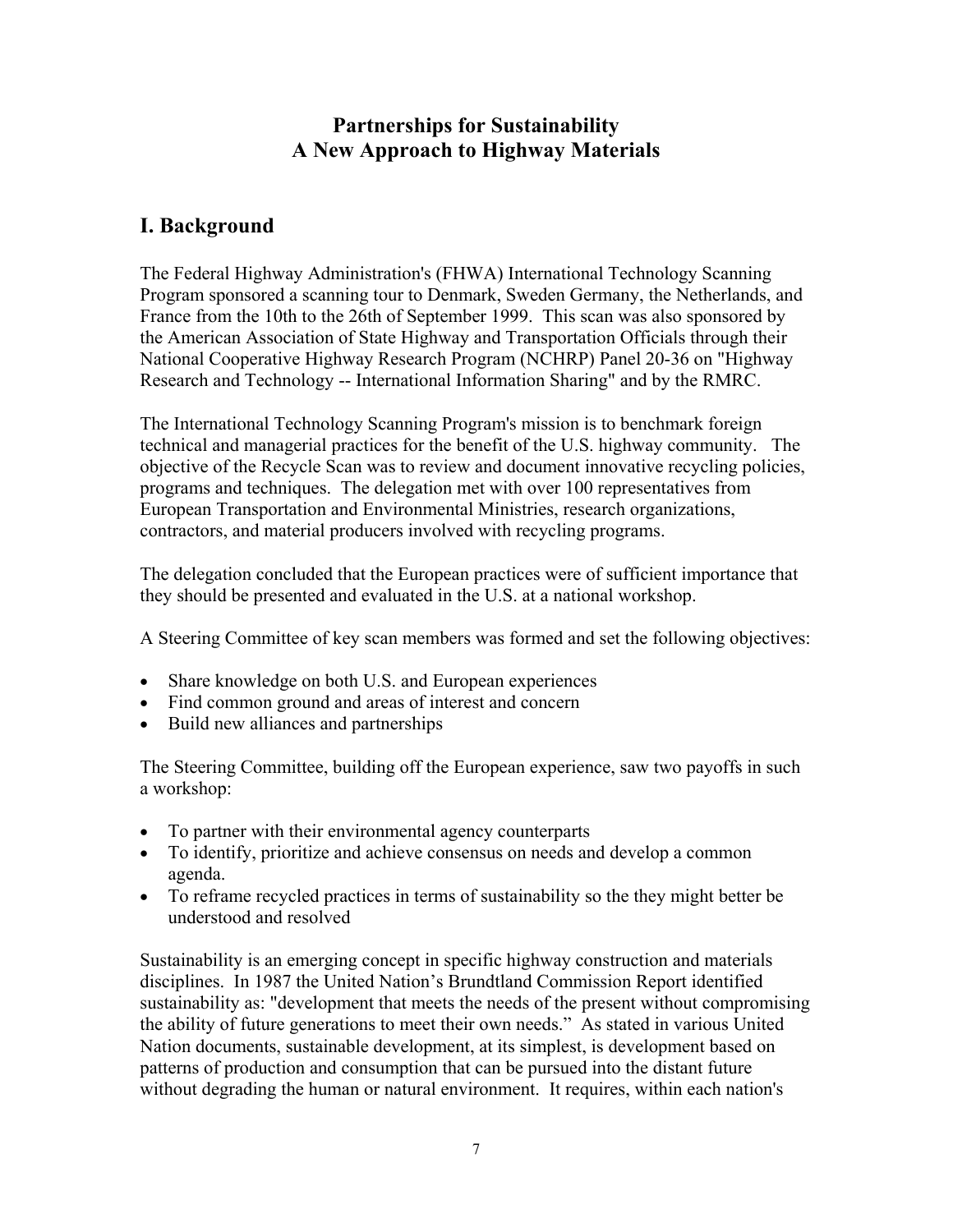<span id="page-7-0"></span>technological and social capabilities, the wise management of resources and the equitable sharing of the economic benefits.

The American Association of Engineering Societies (AAES) in their publication "The Role of Engineering in Sustainable Development" stated that "human civilization has crossed a historical divide where, to endure our long-term survival, we must learn to 'meet the needs of the present without compromising the means for future generations to meet their own needs.'" This publication was the result of a combined effort of the AAES and the World Engineering Partnership for Sustainable Development. The object of this alliance was to inform practicing engineers, engineering students, and the general public of the importance of sustainable development.

The AAES also published action principles for the engineering profession. They include 1) engineer engagement in shaping decisions; 2) sustainable development education for the profession and the public; 3) integrated systems thinking and synthesis; 4) new environmental-economic measures and analysis; 4) sustainable technologies and processes; and 5) expanded multidisciplinary partnerships. More information on AAES can be found at AAES.org.

The Netherlands has a very noteworthy sustainability policy that requires economic policy, spatial planning policy, and environmental policy to be developed together. The underlying principle is that economic growth should only occur if pollution declines at the same time. They are very deliberate in merging various national policy lines together.

# **II. Opening Session**

 $\overline{a}$ 

The workshop opened with an introduction by Ms. Katherine Holtz of the Texas DOT. She was followed by Mr. Vince Schimmoller of the FHWA, Ms. Jean Schwab of the U.S. EPA, and Mr. E. Dean Carlson of AASHTO. All officials support the need for better cooperation and that recycling needs an integrated approach. Mr. Schimmoller believes that an integrated program could be prepared in advance for the next highway reauthorization. It should address and support a cooperative, rather than a regulatory approach to recycling issues. Mr. Carlson noted that more should be done in the recycling area but that there has been some backlash from the ISTEA-forced use of crumb rubber. The resources to change the requirement were extremely high. The legislation may even have been counterproductive in promoting the use of crumb rubber. Ms. Schwab believes that EPA would be very open to working with all concerned parties in a cooperative spirit, especially in the area of the comprehensive procurement guidelines<sup>2</sup>. The EPA, however, is severally restricted with few, if any, discretionary funds for them to conduct outreach programs.

 materials recovered from solid waste. The CPG program is authorized by Congress under Section 6002 of  $2^2$  The Comprehensive Procurement Guideline (CPG) program is part of EPA's effort to promote the use of the Resource Conservation and Recovery Act (RCRA) and Executive Order 13101. EPA is required to designate products that are or can be made with recovered materials, and to recommend practices for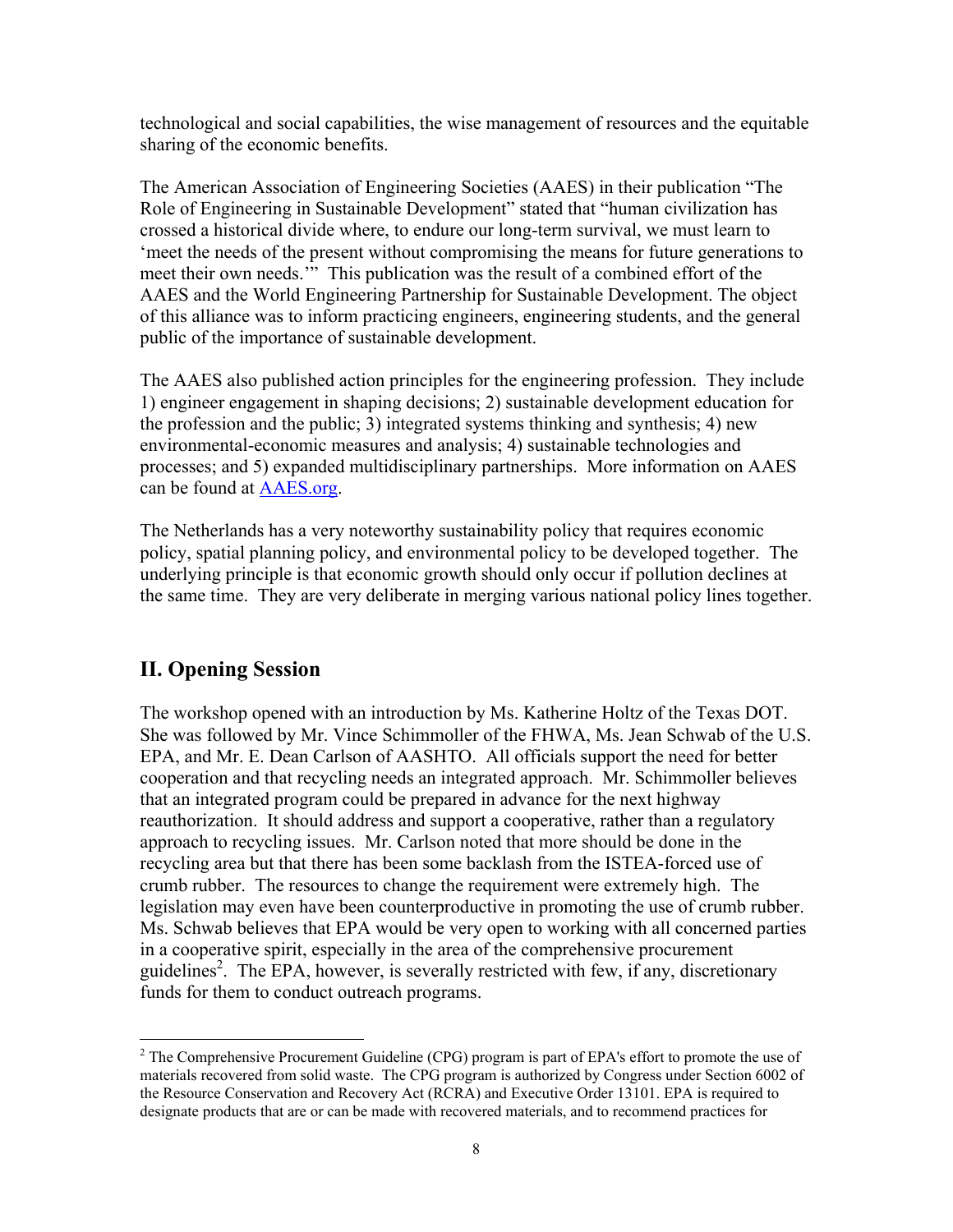The opening remarks were followed by presentations aimed at stimulating discussion, especially during the brainstorming segment of the workshop.<sup>3</sup> The keynote presentation was entitled, "Life Cycle Assessment of Civil Infrastructure Systems," and presented by Dr. Arpad Horvath of the University of California at Berkeley. Dr. Horvath's presentation addressed several of the many technical, economic, and environmental factors in sustainable development, which require interdisciplinary approaches, and private and public partnerships. While sustainable development and better environmental quality are becoming important social goals, their analysis and implementation are complicated by the existence of so many interdisciplinary factors. Dr. Horvath explained how life-cycle assessment (LCA) is emerging as the most promising approach to such an analysis. Dr. Horvath also presented what is considered to be the state-of-the-art model in LCA and he provided some real life examples, comparing asphalt with concrete pavements.

Dr. Taylor Eighmy of the Recycled Materials Resource Center (RMRC) presented a national look at the recycling efforts in the U.S., a review of EPA and Environmental Council of States activities, the ASTSWMO beneficial use survey, and the activities underway at the Center. The Center is supported by a cooperative agreement with the FHWA.

Several European representatives were invited to the U.S. to present their programs and share their experiences. Dr. Jan van der Zwan, Ministry of Transport, Public Works, and Water Management in the Netherlands, discussed the Netherlands approach to recycling. The Netherlands has formal legislation encouraging recycling in the highway environment as part of their broad sustainability policies. The Netherlands is extremely successful in recycling the highway environment. He reiterated that each country has its own culture and must integrate recycling into that culture. Government must set the preconditions (policies) for improving the recycling atmosphere. Industry must develop its own sales efforts, invest in recycling, organize themselves, understand the social problems, and work to locate markets for their products. Both must work together to set research agendas and technical standards.

 all materials in a building or roadway will be sorted for reuse in highway construction. He reiterated that it is market economics that fundamentally drive such a policy. Mr. Karsten Ludvigsen, RGS 90, Denmark, presented his company's total concept for recycling and selling recycled materials for the construction industry. The RGS 90 is a unique company with significant ownership by the public sector. RGS 90 was formed as a result of Denmark's unique lack of natural resources and its assertive governmental taxation policy. He presented the Copenhagen example of full recycling where literally

Dr. Hans van der Sloot of Netherlands Energy Research Foundation (ECN) talked about the European leaching protocols. The talk centered around the ECN leaching database on

 $\overline{a}$ 

buying these products. Once a product is designated, procuring agencies are required to purchase it with the highest recovered material content level practicable.

 $3$  The PowerPoint presentations can be found at  $\langle$ www.rmrc.unh.edu/partner.asp>.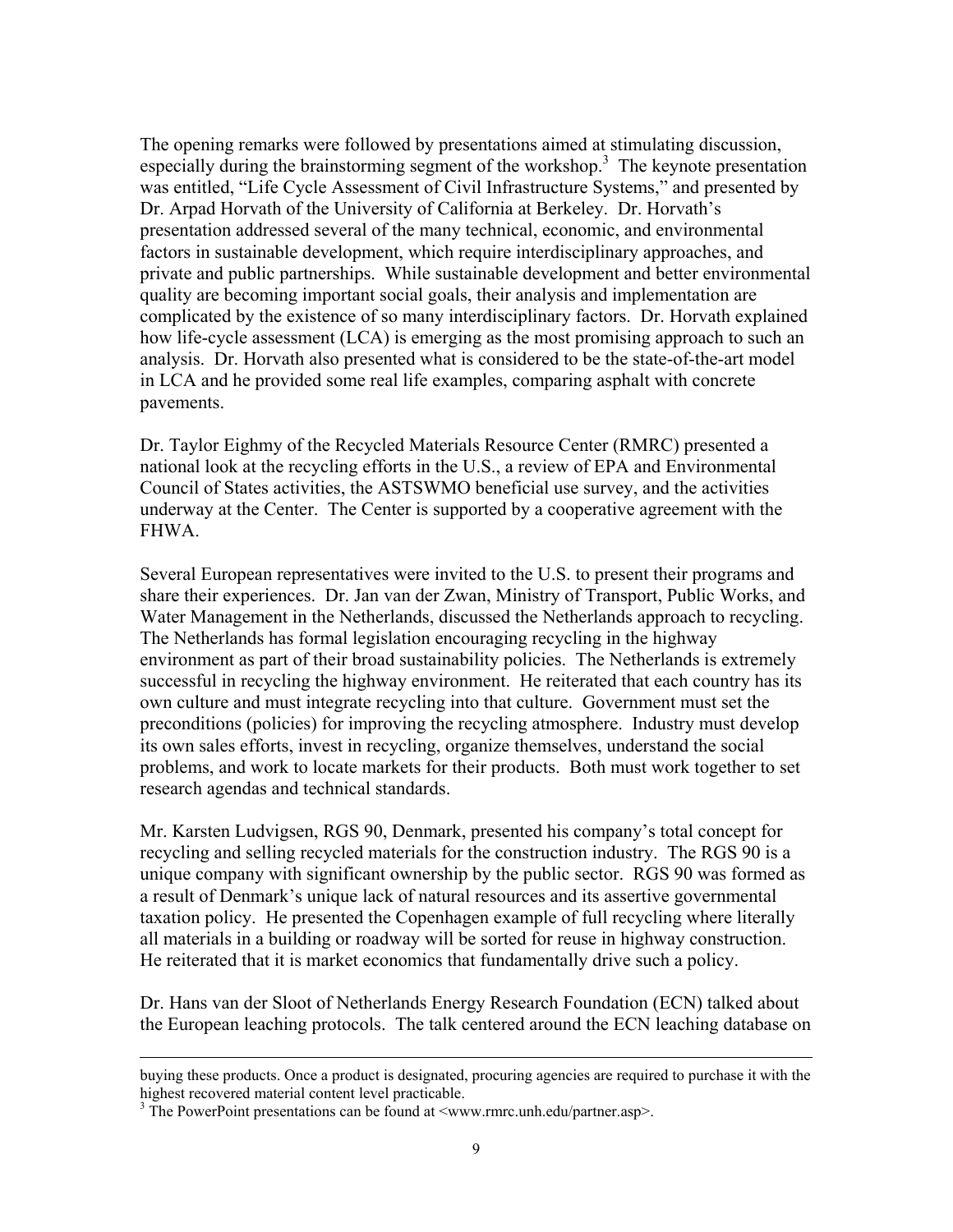25 recycled materials, the Dutch leaching methods and evaluation protocol related to the Dutch Building Materials Decree, and the activities of the European Union's CEN/TC 292 Committee<sup>4</sup>. That Committee is developing standardized protocols for scenariospecific evaluation of recycled materials uses.<sup>5</sup>

Dr. Heinrich Werner of the German Federal Highway Research Institute (BAST) provided a presentation on accelerated testing of recycled materials. Germany has the need for large quantities of materials for the increased construction underway in the former East Germany. This increased construction activity is also generating a significant amount of recycled materials. Dr. Werner discussed accelerated testing of pavements made with recycled materials. The work he presented was completed at the BAST accelerated testing facility using an impact loader to simulate truck traffic while road sections were subjected to various freeze/thaw cycles. The results were very performance-related and allowed them to make value judgments based on degradation, permeability, and rutting potential of the various materials. Most of the recycled materials (recycled asphalt pavement, construction and demolition aggregates) performed as well as natural aggregates. Conventional testing (triaxial compression) did not correctly predict performance.

Dr. Hans G. Johansson of the Swedish National Road and Transport Research Institute (VTI) presented a paper on the ALT-MAT Project (ALTernative MATerials in Road Construction). The project was funded by the European Commission $<sup>6</sup>$  and was carried</sup> out by a consortium of nine organizations in seven countries. The objective was to develop test methods and evaluate field performance to assess the suitability of alternative materials in road construction, concentrating on unbound granular applications. The project activities were described and a tool kit of test methods for mechanical, leaching and hydrodynamic properties were presented. Case studies of the performance of alternative materials in roads showed that they give as good performance as natural reference materials and have not caused pollution of groundwater.

Other U.S. speakers included Dr. John Stutz and Ms. Rebecca Davio, TX DOT. Dr. Stutz of the Tellus Institute delivered a presentation entitled, "Applying Life-Cycle Thinking to Highway Materials." Dr. Stutz described the life-cycle approach and how it applies to highway materials. Life-cycle Thinking is more qualitative and considered less exhaustive than Life-cycle Analysis. Dr. Stutz supported the integration of recycling into the early project and product decision-making; considering alternative uses early can help generate lower overall costs.

 $\overline{a}$ 

<sup>&</sup>lt;sup>4</sup> CEN/TC 292 is the Committee European de Normalization that consists of seven working and three ad hoc groups harmonizing leaching and extraction tests.

 $<sup>5</sup>$  This work is particularly important, as work done under NCHRP 25-09, "Environmental Impact of</sup> Construction and Repair Materials on Surface and Ground Waters," is of a similar nature. The NCHRP 25-09 work is about to be released.

<sup>&</sup>lt;sup>6</sup> The European Union--previously known as the European Community--is an institutional framework for the construction of a united Europe. It was created after World War II to unite the nations of Europe economically. Fifteen countries are members of the European Union, and some 370 million people share the common institutions and policies.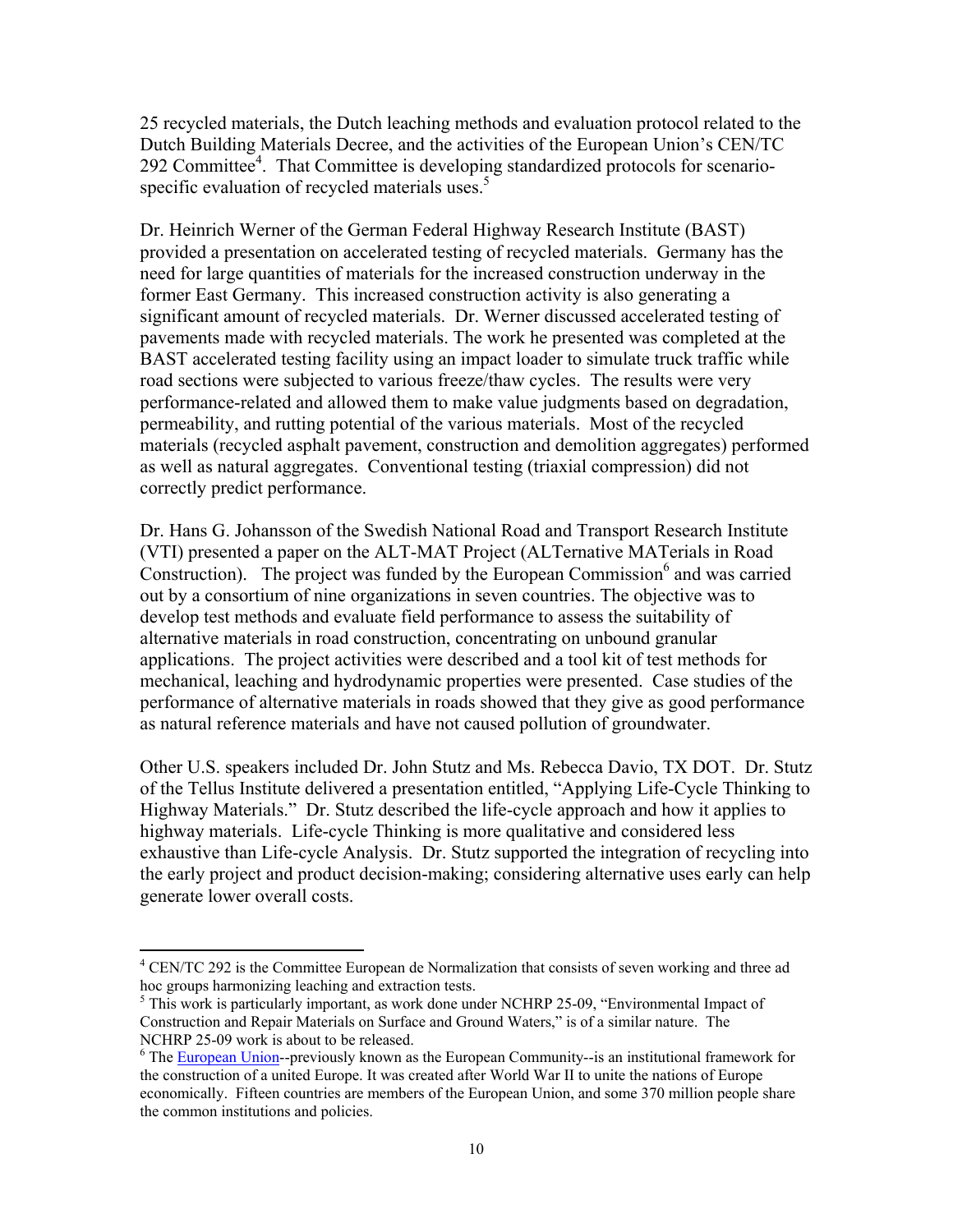Ms. Rebecca Davio discussed the 7-step program for establishing successful DOT recycling programs. It includes (1) the need to think of recycled materials as a valuable resource, not as wastes; (2) ensure engineering and environmental quality in recycled materials; (3) use incentives rather than mandates to encourage recycled material use; (4) develop specifications that allow for recycled materials; (5) make as few procedural changes as possible to accommodate recycled materials; (6) publicize the program broadly; and (7) get started and make a difference.

The session closed with a panel discussion. The panel members were asked to comment on the adoption of closed material cycles<sup>7</sup>, on maximizing recycling by balancing economics, environment, and engineering, the role of public and private alliances to promote sustainability concepts and the possibility of any legislative initiatives to promote the cause. Members of the panel included:

- Doug Pitcock, Williams Bros., Associated General Contractors and the Association of Road and Transportation Builders of America
- Paul Wells, Chief Engineer, NY DOT
- Dale Thompson, MN Pollution Control Agency and Chair of the ASTSWMO Beneficial Use Task Force
- Jean Schwab, U.S. EPA

 $\overline{a}$ 

- Vince Schimmoller, FHWA
- Dave Newcomb, Vice President, Engineering, National Asphalt Pavement Association (NAPA)

Mr. Pitcock is the owner of one of the largest construction companies in the U.S. and has a strong background in recycling materials. He considers recycling of asphalt and concrete aggregate standard practice that supports his competitiveness, not simply profit.

Mr. Wells believes that the DOTs can act as change agents – being a catalyst for better use of recycled materials. While there is always pressure to use higher quality materials, performance-related specifications can really help the DOTs avoid direct material (method) specifications. He supported all types of partnerships to get this accomplished.

Mr. Thompson explained the ASTSWMO's Beneficial Use Report. A material is considered an industrial byproduct and not an industrial solid waste when it is shown that the material is being used or reused as an ingredient in an industrial process to make a product. He revisited earlier remarks about how difficult it is to make decisions across state lines and within each jurisdiction.

Ms. Schwab discussed EPA and its very limited role it has in this area. If it is designated as non-hazardous, the states and the local communities generally will be held responsible for disposal and use of the material. She believes that there is some possibility of incentive-based legislation. So far as incentive-based taxing, the EU countries generally own the landfills and are able to set social policy. In the U.S., most landfills are owned

be beneficially reused at some later date.<br>11  $<sup>7</sup>$  A closed material cycle suggests that that all material introduced into a highway construction project may</sup>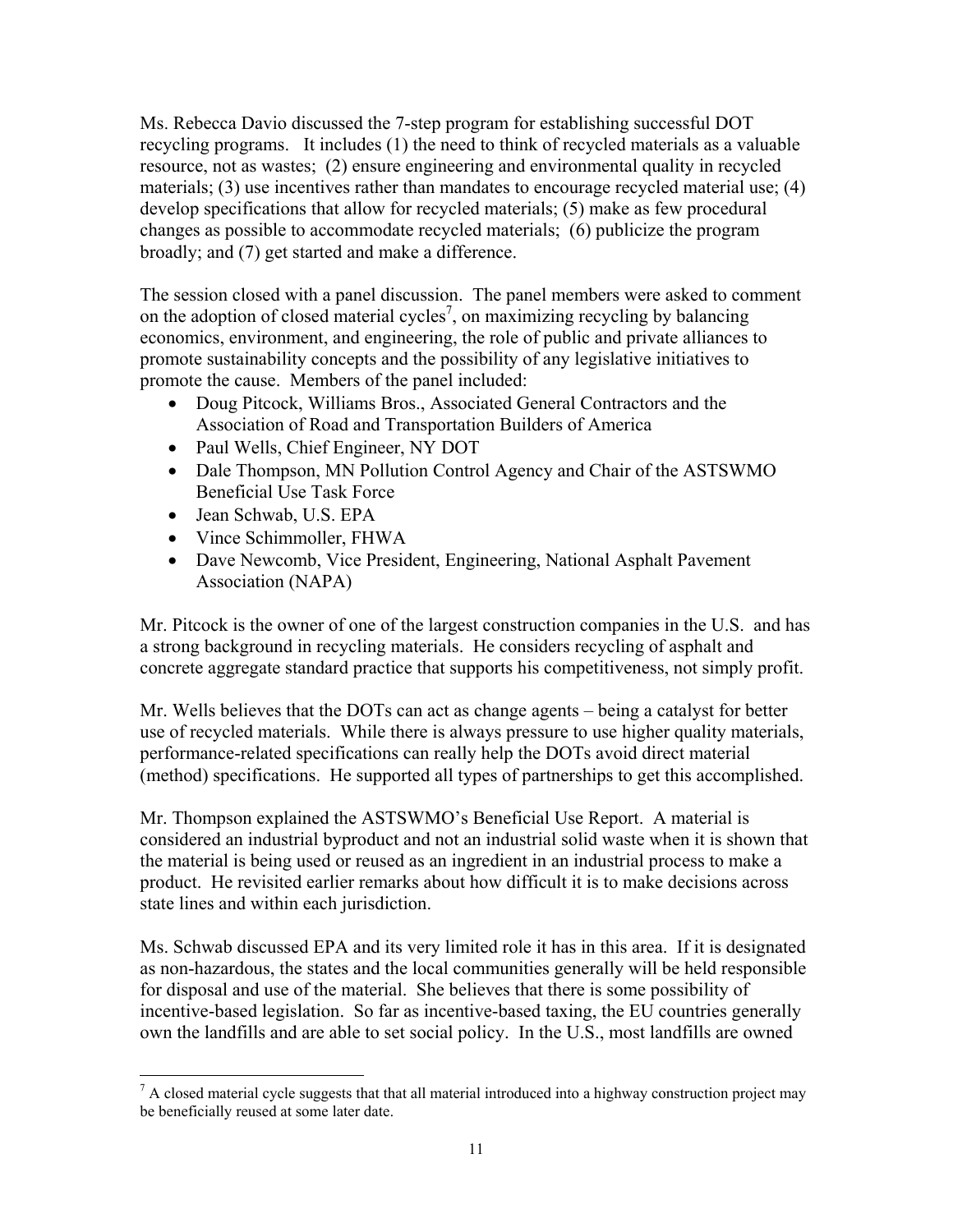<span id="page-11-0"></span>by the private sector. If a higher value is place on the material before it goes to the landfill, then it may go elsewhere.

All supported the general themes from the previous speakers. They all reemphasized that economics are extremely critical, as are incentive programs. Improving working relationships among the various disciplines will do much to improve the process.

This concluded the open sessions. The remaining workshop time was allocated to public sector officials.

# **III. Group Breakout Session Activities**

The intent of breakout sessions was to provide an open environment where participants were encouraged to participate in focused discussions. The breakout sessions also served to achieve consensus on the primary concerns and issues that should be addressed. Finally, the breakout sessions provided diverse groups with an opportunity to build alliances and partnerships.

# **Overview of Workshop Activities**

The second day of the workshop began with a brief preview of the day's schedule and a review of the previous day's accomplishments, key concerns and issues. Each participant came to the workshop with some preconceived notions on issues related to sustainable materials, sustainable development, and partnerships in the use of recycled materials in transportation. The focus of the morning session was to begin to close in on specific issues that affect participants and to begin to arrive at a prioritized list of the top issues that are shared by a majority of the participants.

To encourage open discussion, individuals from the audience were asked to respond informally to three questions:

- What do you do for a living, that is, what is your primary work function?
- What do you do in the recycling area?
- What recommendations would you make about recycling and futures efforts?

The following sections summarize the key points:

# *Mr. Gerald Malasheskie, Penn DOT*

Mr. Malasheskie is a state materials engineer. His previous work included materials research. He was also one of the participants in the 1999 European Scan Tour. Mr. Malasheskie explained that Pennsylvania has evaluated a wide variety of recycled materials. Penn DOT uses recycled asphalt pavement (RAP). He noted that the state does allow foundry sand, crushed concrete in base courses, and fly ash to address alkalisilica reaction (ASR) issues. He also noted that the Penn DOT is working to develop a plan for recycling, including legislative initiatives.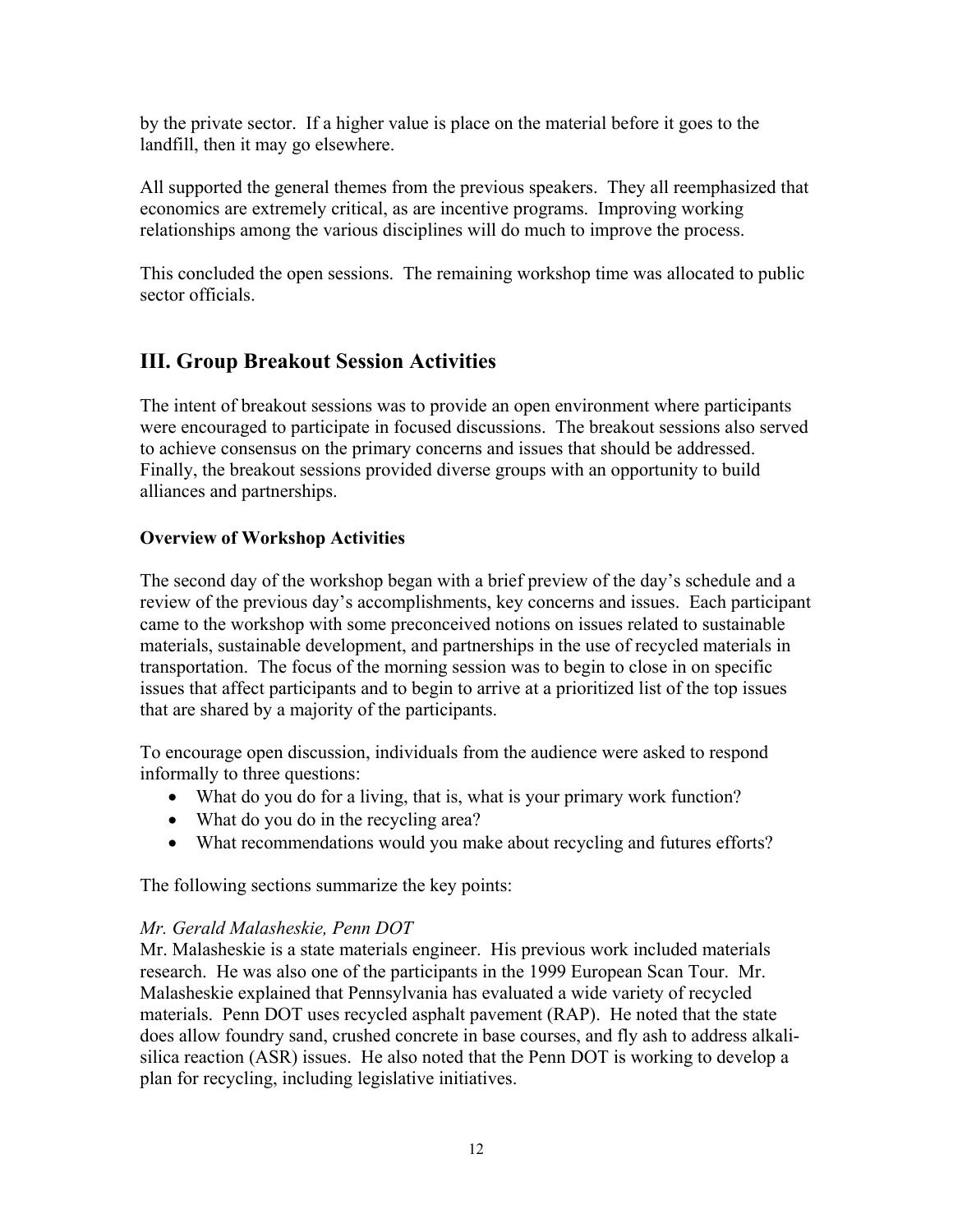Mr. Malasheskie would like to see industry devote more research and development to the use of their own recycled materials. He believes that Penn DOT could increase the use of recycled glass and tires. He commented that in some cases, standards are already in place but not being used.

## *Mr. Kent Barnes, Montana DOT*

Mr. Barnes is a state materials engineer. He noted that recycling is not a large industry in Montana and is generally limited to recycled asphalt pavement (RAP). He also noted that the state generates more RAP than it is able to use and has to give much of it away.

His major concern is the economics of recycling. In Montana, the counties pay for the road repair but generally lack resources to address recycled materials. He would like to hear about other approaches that would help address the economics issue.

## *Jeff Schmitt, NY DEC*

Mr. Schmidt is a state environmental specialist responsible for the N.Y. State Department of Conservation Solid and Hazardous Materials Program. Since 1992, his agency has processed over 700 beneficial use permits.

Mr. Schmitt would like to see more integration with the DOTs, a better market development process, additional testing standards and improved consensus definitions.

## *Mr. Merritt Linzie, MN DOT*

Mr. Linzie is the Director of the Office of Environmental Services at Minnesota DOT. His state has a cooperative program with other state agencies to minimize the purchase of products that produce waste. He cites a lack of communication and publicity on the state of the practice. As things stand, opportunities to cooperate are often missed.

### *Mr. Matt Frazer, IN DOT*

Mr. Frazer is the part-time statewide recycling coordinator for Indiana DOT. Mr. Frazer's responsibilities vary from asbestos control to training and evaluation. He currently is involved in programs for shot waste, batteries, tires, hazardous waste, and foundry sand. Mr. Frazer noted that IN DOT uses RAP and recycled concrete for road base. IN DOT also has a reasonably aggressive program to use tires for fill material.

Mr. Frazer's primary concern is the lack of outlets for waste tires. Currently the state's high-volume use for tires is fill embankments. As its infrastructure demand for new construction diminishes, the state is looking for new high-volume outlets.

### *Mr. Charlie Pryor, National Aggregates Association*

evaluation, and cooperation with federal agencies. Currently, the aggregates industry Mr. Pryor represents the aggregates industry. His activities include research, standards produces more than 150 billion tons per year of by-product fines. The industry is also seeing the transformation towards viable recycling economics.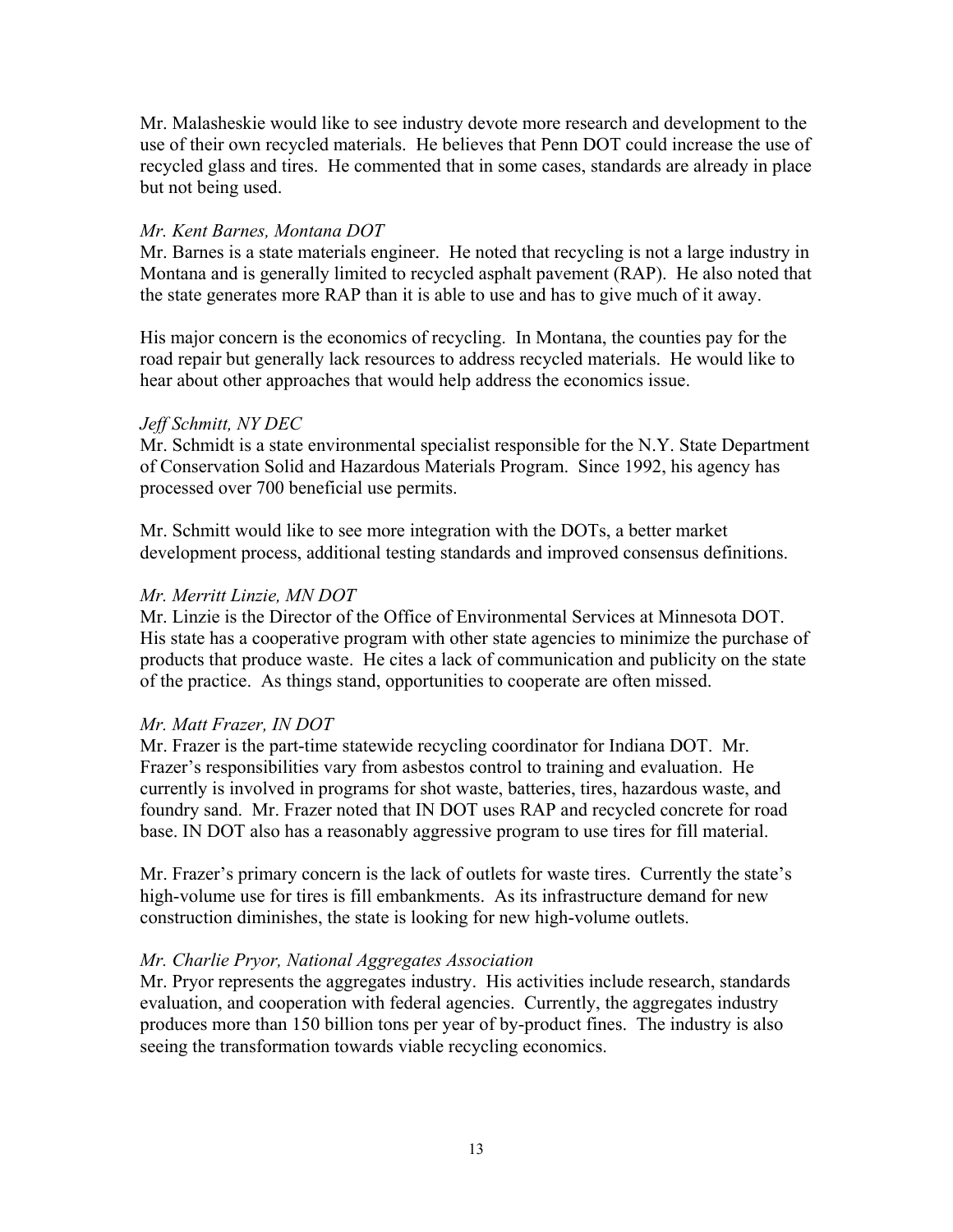Mr. Pryor explained that as an industry member, he many times is challenged by undocumented scientific claims. He would like to see more effective partnerships throughout the industry as a way of ensuring that proper scientific evidence is applied to the recycling process.

## *Mr. Haleem Tahir, AASHTO*

Mr. Haleem explained that AASHTO serves the state DOTs, including DC and Puerto Rico. He noted that one area that works very well is the promotion of standards. AASHTO coordinates research through NCHRP and other agencies. He believes that states have made progress in the use of recycled materials. Almost 80% of RAP is used today. The use of recycled glass is growing, as well as high- and low-quality fly ash, ground slag, crushed concrete, tires, and flowable slurries.

Mr. Tahir believes, however, that continued progress will require a significant cultural change. Engineers are by training cautious and slow to change. He believes that the engineers need to work more closely with the scientists to understand their different needs. He also believes that more effort needs to be focused on demonstration and highprofile projects with industry partners, including the publication and promotion of success stories.

## *Mr. Walter "Butch" Waidelich, FHWA*

Mr. Waidelich is a FHWA Division Administrator in New Hampshire. He explained that he works with the state in providing assistance in allocating federal resources. Mr. Waidelich seeks out opportunities to implement programs on innovative materials. He is on the Advisory Board for the RMRC.

He believes that his division could be more proactive in the development of new specifications. Mr. Waidelich often hears comments from others questioning why recycled materials should be used at all. Many often express concern about the health and safety aspects of unknown materials. Much of this concern, he believes, could be diminished by more communication. He noted that even with specifications, if those charged with implementing them do not trust them, little would be accomplished.

### *Mr. Dale Thompson, ATSWMO*

Mr. Thompson explained that ATSWMO has committees, subcommittees, and task forces that address Superfund, solid waste, pollution prevention, and other program areas. Primarily ATSWMO works on policy and information exchange between states. He also stated that ATSWMO works with U.S. EPA works to develop solid waste policies. The current focus is on foundry sand.

Mr. Thompson stated that it is very difficult to standardize a policy across state lines. The perception of risk and threat to human health is a large issue. Some advocate zero tolerance for recycled materials; others demand one hundred percent reuse. This debate frequently puts the recycled industry in the middle. In addition, the industry itself brings different perspectives to the table. Within this environment, ATSWMO works to build partnerships.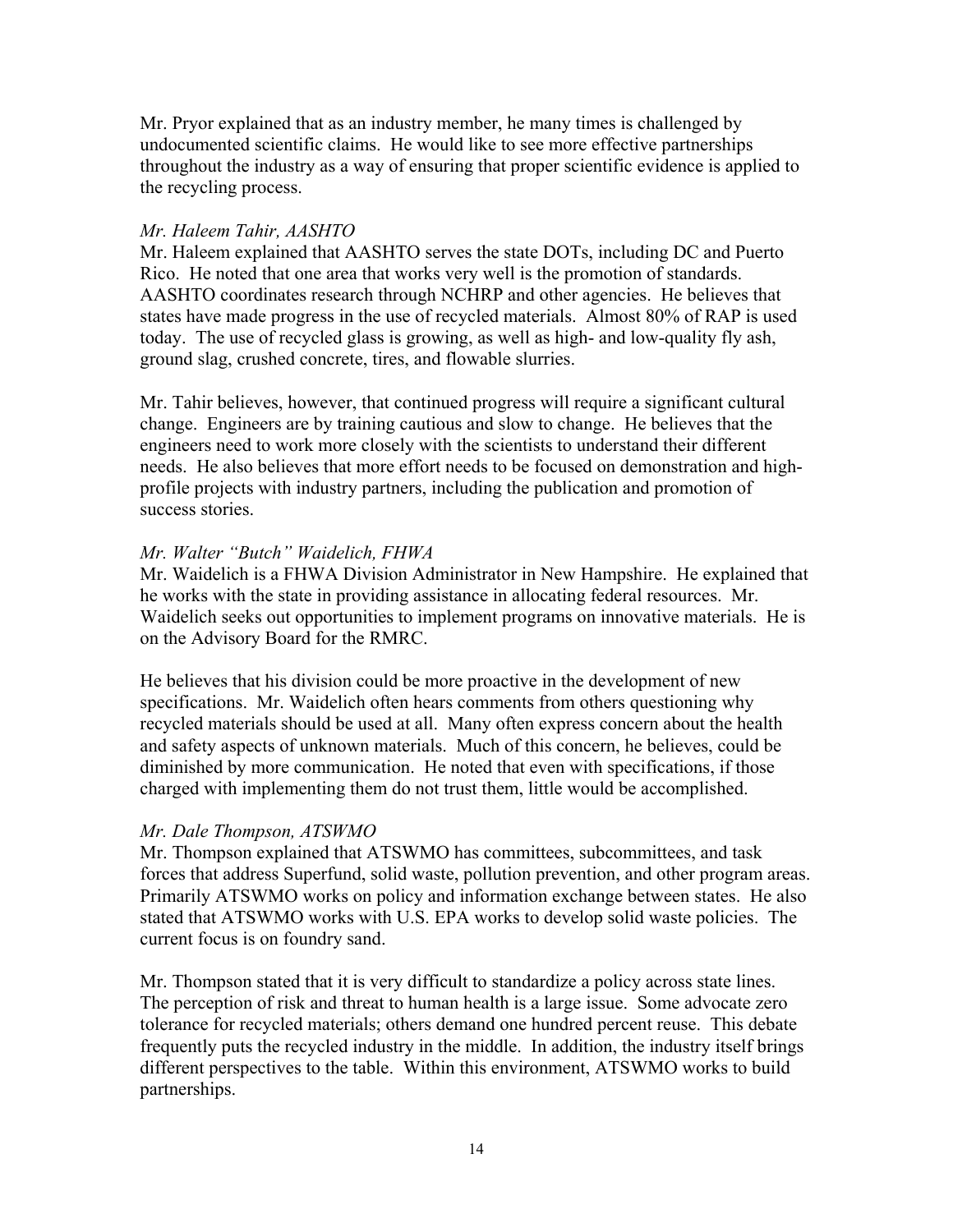# *Mr. Byron Lord, FHWA Office of Pavement Technology*

Mr. Lord explained that he has a wide variety of responsibilities in the pavement and materials area. He noted that he sees his job as building partnerships. This includes innovation of new technology, promotion, bridge building, research facilitation, and mentoring. Mr. Lord's office attempts to identify and improve the functionality of materials in the highway environment. He also has the responsibility to develop the FHWA's reauthorization legislation in this area. He also represents the FHWA on the Rubber Pavements Association board. He too noted that little more could be done without improving partnerships.

All attendees were then invited to make additional observations.

# *Management and Coordination Issues*

- Senior management generally are not involved in current recycling issues; there are no "tipping point" issues. This requires significant uphill promotion of any creative recycling initiatives. The "view from the middle" (managers) suggests that without a cultural change at the top, it will be very difficult to address the new partnerships and risk-taking that would lead to increased use of recycled materials.
- Even with new partnerships, providers and users will need to build mutual trust. The private sector, specifically, needs to take the initiative and foster better partnerships.
- Even though a recycled material has an engineering specification, has been extensively tested and may even be superior to virgin materials, it still may not be used in everyday applications.
- The private sector recycling industry does not seem to be doing enough advanced R&D work prior to introducing their products to the highway community.
- The private sector recycling industry is hampered by the need to create new initiatives every time they cross state lines.
- Coordination is difficult when the "zero-tolerance" and "use-it-all" recycling camps are so fixed in their positions.
- Even if public agencies do extensive work on a recycled material, they still have to promote the product to cities and counties. Many times the cities and counties do not have the technical knowledge or financial resources to apply the materials.
- Based on the way programs are managed today, some feel we may actually be reducing the opportunities for recycled materials.

# *Technical Concerns*

- There is an urgent need for coordinated standards for the use of recycled products and materials, especially standards that have been agreed upon by environmental specialists and engineers. Standardization should also include consistent evaluation techniques and faster test procedures.
- There is a strong need for more performance-based specifications in lieu of method or material specifications.
- There is frequent misunderstanding among parties. A common dictionary of terms would be extremely beneficial to all sides.
- Waste-tire programs continue to suffer from the lack of technology coordination.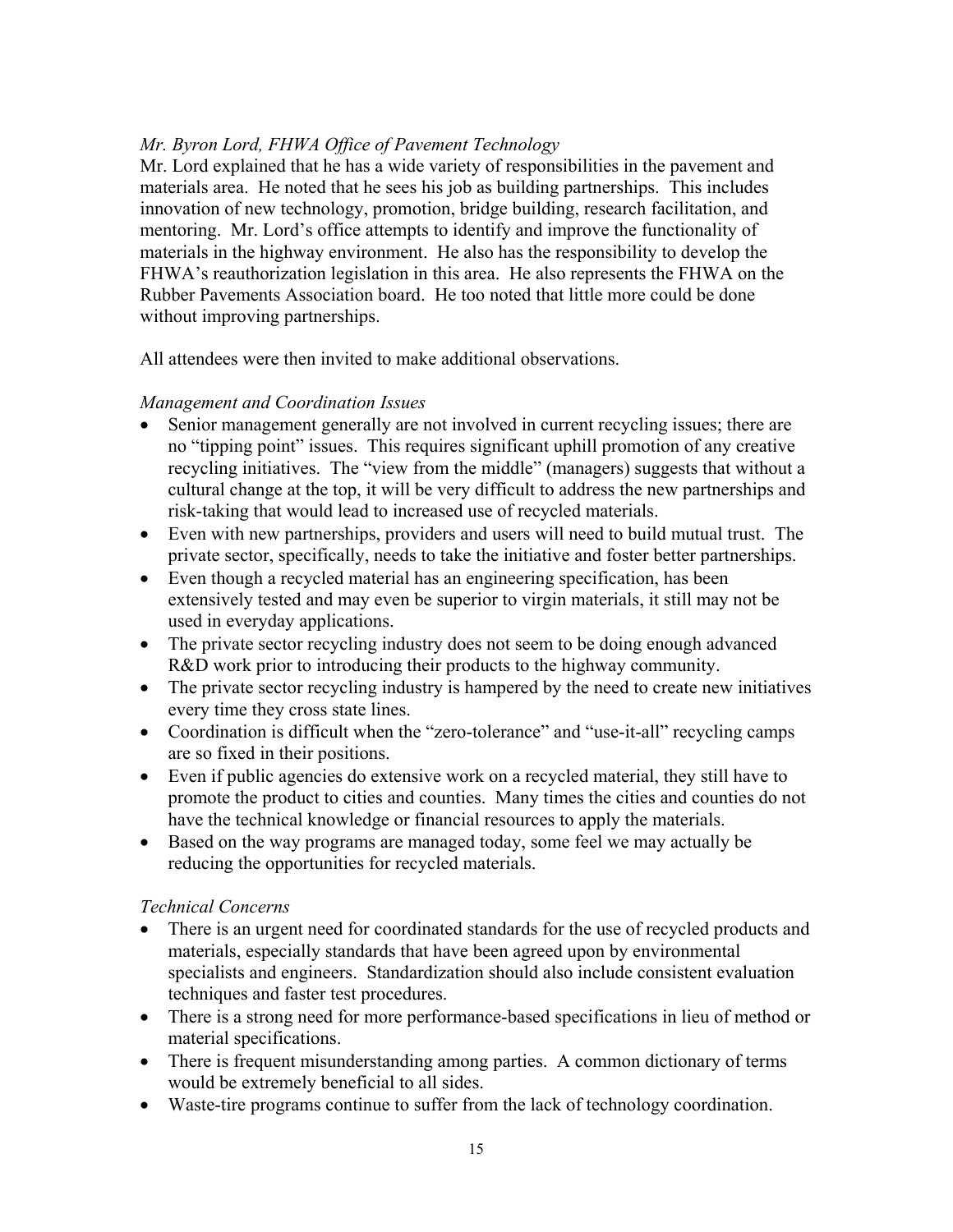• There is little if any integrated technology training for the various disciplines.

# *Information Concerns*

- There is no easy way to transfer information and technology across state lines.
- Waste-tire programs efforts are not shared.
- There is limited publicity on positive recycling efforts.
- There is a major misconception that if its recycled, it has to be cheaper than virgin material.
- There is no "committed-to-heart" reason why the highway recycling effort is important.

After this general session, the participants were organized into separate groups, based primarily on whether they work at the *national* or *state* level. The concerns from the previous session were rearranged into seven primary categories. Each of the two groups was asked to further discuss issues in the following seven categories and reach consensus on a common agenda. The following list summarizes the seven primary categories of concern.

- 1. Technology and Information Sharing
- 2. Lack of Standards--General specifications, performance-based specifications, and testing speed
- 3. Training
- 4. Senior Management Leadership
- 5. Market Identification and Development
- 6. Perception Issues
- 7. Financial resources

Both groups engaged in open discussion on each of the seven categories. There was overall agreement that "waste-to-use" of recycled materials is very complicated. Generally, a waste material must first meet environmental safety issues, followed by engineering economics and standards. The waste producers normally work with the state EPA to determine environmental acceptance. The producers are then basically on their own to find product markets and determine the economic and engineering expectations. While many states do have beneficial use programs, it is fair to say they are generally minimally staffed and reactive, not proactive.

If waste producers seek entry into the highway market, then they will need to present organized product material and engineering properties to highway engineers. Many times highway engineers will not be familiar with the waste product specifics, the previous environmental decisions, the product properties, the volume of available product or its variability. Unfortunately, few state DOTs have set up pro-active cooperative programs.

Conversely, many producers have little knowledge of or experience with highway materials, the testing and acceptance process, the economics, and the decision making process between the state and the contractor. Herein is the heart of the management problem.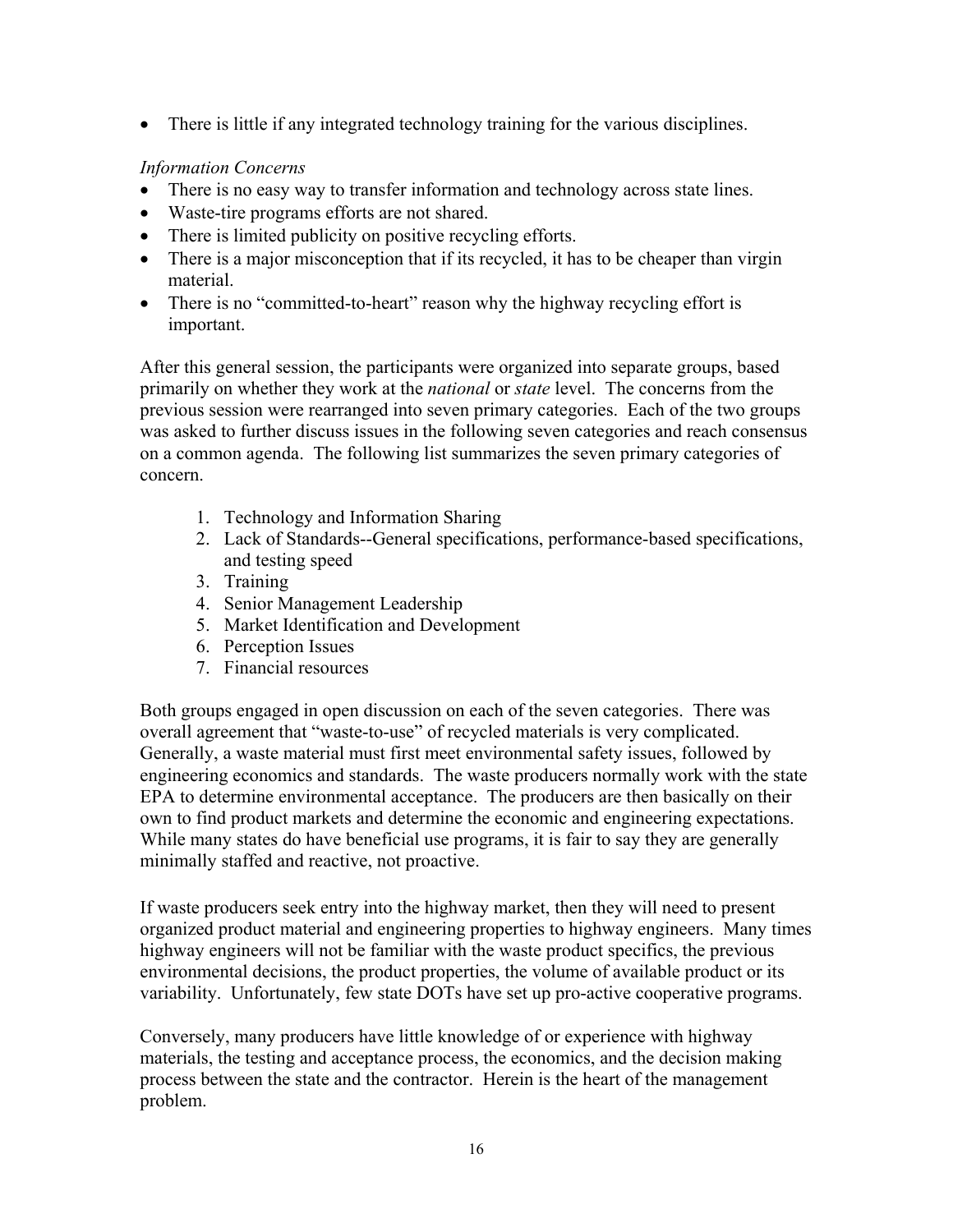# <span id="page-16-0"></span>**IV. Field Trip**

The afternoon of the second day of the workshop included a field trip to two private firms that are active in producing recycled materials for the Houston area. The intent was to provide examples of successes in partnering and participation in sustainable development. The two firms were a concrete recycling plant and a large organic composting facility.

The first firm, Big City Crushed Concrete, produces a line of recycled products for both public and private consumption. In Houston, coarse aggregate for concrete construction is not locally available. This firm is able to provide the recycled material at a price comparable to or less expensive than the next available alternative of acquiring coarse aggregate from outside sources. This firm also benefits the city by recycling concrete that would otherwise contribute to landfill congestion.

The second firm is a Houston area composting facility Living Earth Technology Company. Similarly, this firm collects and processes many forms of landscape waste that would otherwise be added to local landfills. These organic materials, including grass, leaves, trees, and select byproducts from factories (such as rice hulls) are composted into a variety of products, each with a unique composition and size gradation for different applications. Similar to the crushed concrete facility, this firm collects raw materials from the City of Houston, and in turn sells much of its finished products back to the city.

The key to the success of these efforts was the active participation of the TX DOT recycling coordinators. The TX DOT made simple changes to their specifications that allowed the use of recycled concrete. The industries credited this coordination factor as the key to market and product development.

# **V. Summary Session**

In the closing session, the two groups presented their key findings and recommendations. The recommendations were very similar and have been combined into one major list.

# **National Coordination and Partnerships**

National organizations such as the EPA, FHWA, AASHTO, ASTSWMO, the Department of Energy, and others should meet on a regular basis to discuss mutual recycling issues, since each has a specific responsibility and interest in sustainability of recycled material usage in the highway facility. The attendees recommended that the leadership of these organizations initiate such meetings, establish a common agenda, and begin to provide an integrated, cooperative, and continuous effort through a national steering committee.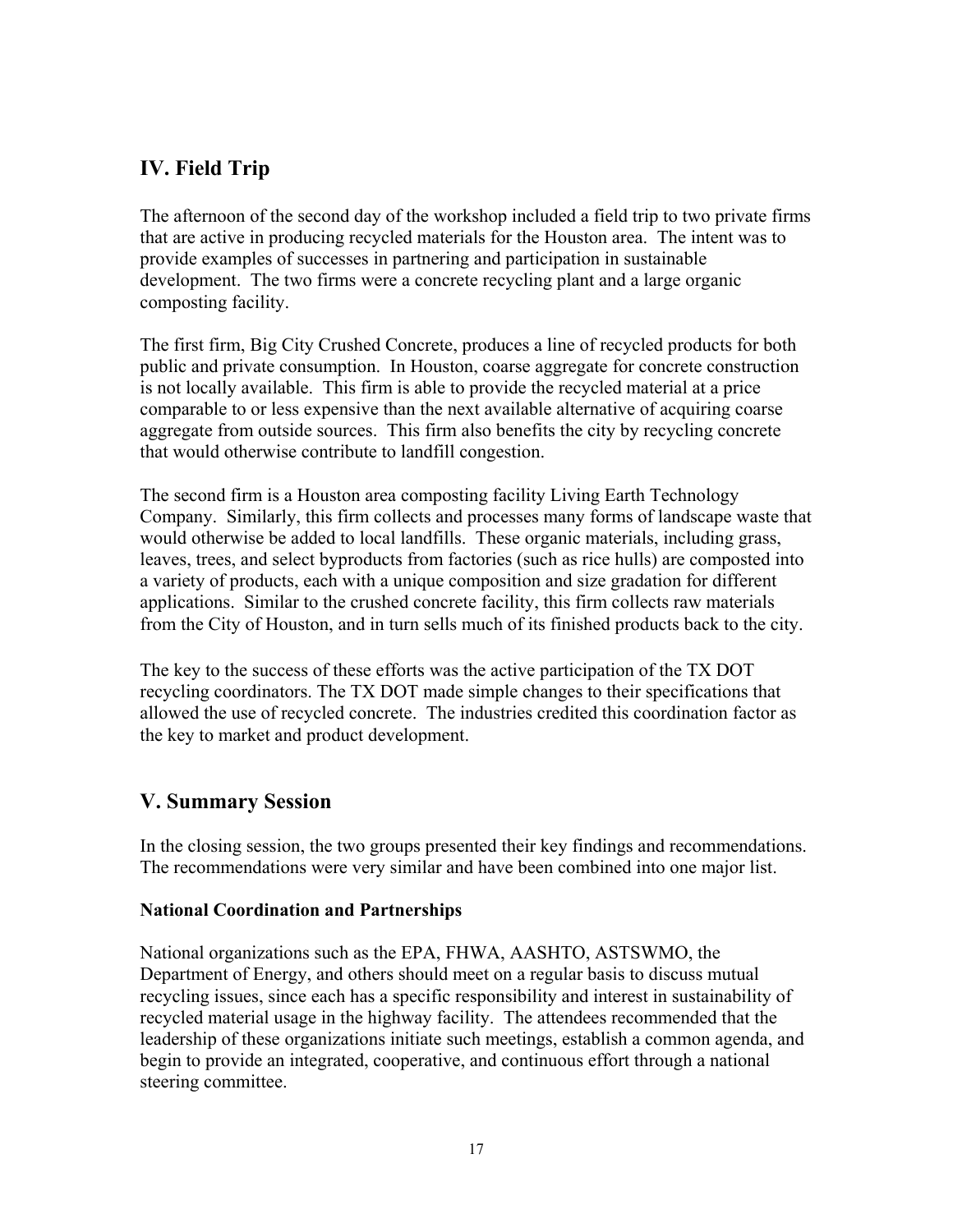The mission of the group would be to establish more formal common interests and ensure that there is an understanding of each other's responsibilities and requirements. At a minimum, the agenda should address the issues discussed at this workshop.

The general perception is that the highway industry has taken more initiative than the environmental sector. The proposed steering committee should encourage the environmental side to increase participation/leadership.

Many attendees believe that if the agencies could show better cooperation, then it would be an incentive to various legislations not to issue mandates.

# **State Coordination and Partnerships**

Many states do not now have formal contact between their DOTs and EPAs. It is suggested that each state jointly consider formalizing a relationship to address common issues. Many of the state EPA specialists consider the highway environment as one of the most important markets for recycled materials yet do not regularly seek out the state DOTs for input or coordination.

It was also suggested that each organization formally name a recycling coordinator within both the state DOT and the state EPA. If possible, the position should be a full-time job; as a minimum, the liaison should be the access point between the two agencies. This would also provide an excellent and effective vehicle for industry.

Each state could benefit from a formal coordinating group. It was also recommended that such a group include key local and county authorities.

# **Technology, Standards and Specifications**

Recommendations:

- Get a working understanding of the European policy models, along with a better understanding of the engineering and leachate evaluation efforts
- Review and understand existing federal and state standards, but do it cooperatively

Both environmental and engineering standards vary from state to state. Many engineering standards initiate with material description. Nearly all attendees saw the eventual need for using performance-related specifications. It was agreed that for specific recycled material products, it would be possible to develop common guidelines. It was also thought that environmental standards could be developed jointly.

The traditional belief that recycled materials must meet the same standards as virgin materials in many cases eliminates them from use, even though they may potentially perform well in service. The highway community is moving towards performance-related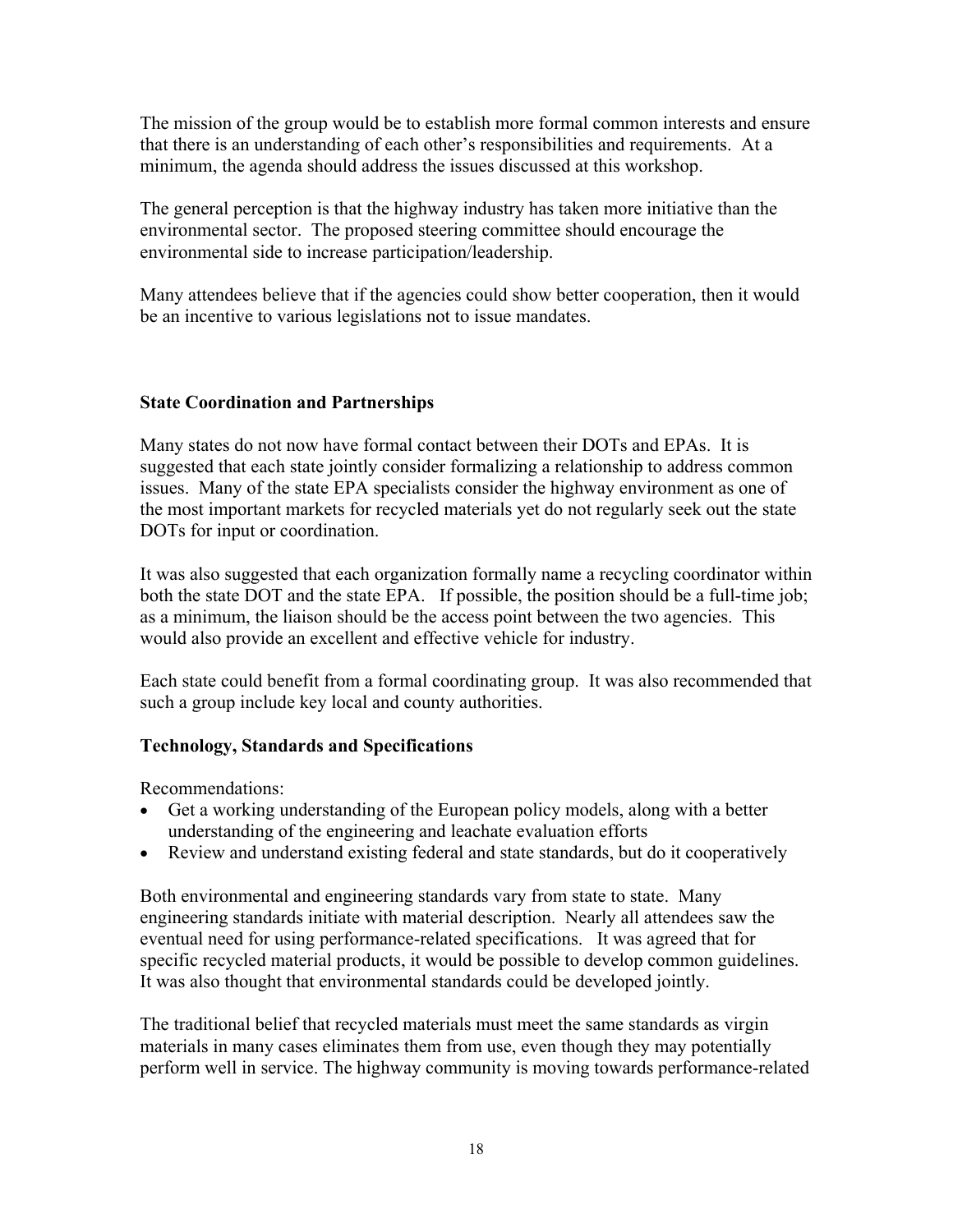specifications; however, it is a complicated program and will evolve over time. Another concern is the time and expense of testing.

In the interim, it would be an improvement if there were some sharing of common testing protocols, evaluation procedures, and other standards that could be used by other interested parties. They would also include leaching protocols, LCAs, etc.

Another possible issue is to identify or categorize projects and products so that others may share the list. The ASTWSMO Beneficial Use Report would be a good start. FHWA and AASHTO's NCHRP have produced research reports that focus on key material properties. They could be used to help organize such a control list.

The participants also suggested that a common research agenda could be developed that addressed both the environmental and engineering properties of recycled materials. The research agenda could also be coordinated through a university. It was thought that the RMRC would be a logical place for this to happen. It would also be beneficial to include key international research. Many public agency participants also wanted to see more research conducted by waste producers. There was no attempt to identify funding sources, however.

# **Marketing, Communication, and Information Sharing**

Any marketing initiative must first tackle the misconceptions that plague the recycling industry. They are:

- Recycled materials MUST be cheaper than virgin materials
- Recycled materials MUST meet the same specifications as virgin material
- Recycling technology changes at state borders
- Recycling is pretty well underway and needs no further management
- Recycling specialists in the highway sector and the environmental sector must be in conflict -- it is the nature of the business

There was general agreement among participants that a common theme and consistent message needs to be developed if a new partnership is to happen. It is important that this message be carried to senior management.

The participants could not identify many positive examples of information sharing other than the RMRC. The needs include technology sharing, key regulatory or legislative initiatives, project activities, and standards availability. They strongly recommended the following:

- Develop a formal integrated information network for both highway engineers and environmental specialists. The network should include the private sector and key international contacts as well. Consider building the information network with the RMRC, now under contract with the FHWA.
- Develop and share coordinated fact sheets on specific materials.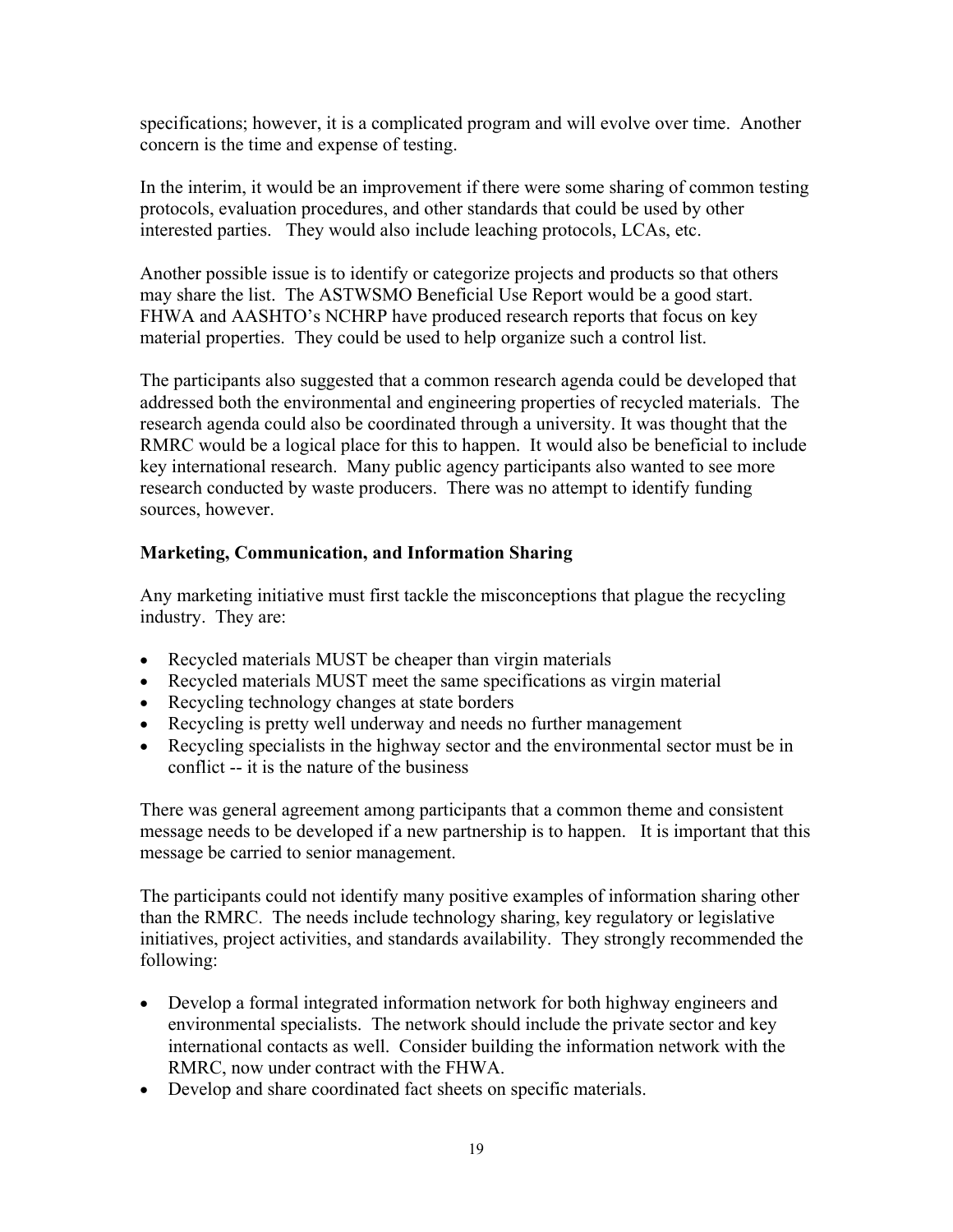- Develop workshop and conference agendas that address the needs of both the engineering and environmental community. Make sure that industry is invited.
- Conduct and publicize demonstration and pilot projects on key products.
- Establish a point of contact in both DOT and Environmental agencies preferably as a full time job – and initiate a strong cooperative effort.

Many of the participants recommend using demonstration projects for new products and uses. They are very effective tools in promoting possible uses of materials and for linking the community together.

All Internet and electronic media should be considered to keep people connected and informed.

It was also recommended that the marketing effort include the legislative branch by asking for sponsorship of national recycling demonstration projects. These projects would be used to bring all the various entities together in a spirit of cooperation and technology sharing.

# **Markets**

It was not very clear exactly where market development responsibilities rest. Most look to the industry. Some state EPAs have a formal mission to assist industry in locating markets. Generally, however, most agreed on the following points:

- The industry itself does not always have good numbers on the material volume or variability. In addition, the industry sometimes does not do enough to evaluate the material as an engineered product for highway use.
- The State EPAs independently do not have a full understanding of the potential in the highway market.
- The State DOTs do not always understand the environmental issues behind the product nor do they have the financial, technical or time resources to fully digest the history behind these new products.

# **Planning**

Several participants proposed that the Environmental Impact Statement required for large projects consider material usage and demands. This would allow for early consideration of recycling. It would include materials within the highway limits, their reuse in the project, and their potential removal off-site early in the project life. It would also include reusable material sources within economic transportation of the project site.

 possible in a systems planning mode—a more complete materials recycling plan. It was also proposed the materials usage be considered in an even wider time frame,

# **Training and Education**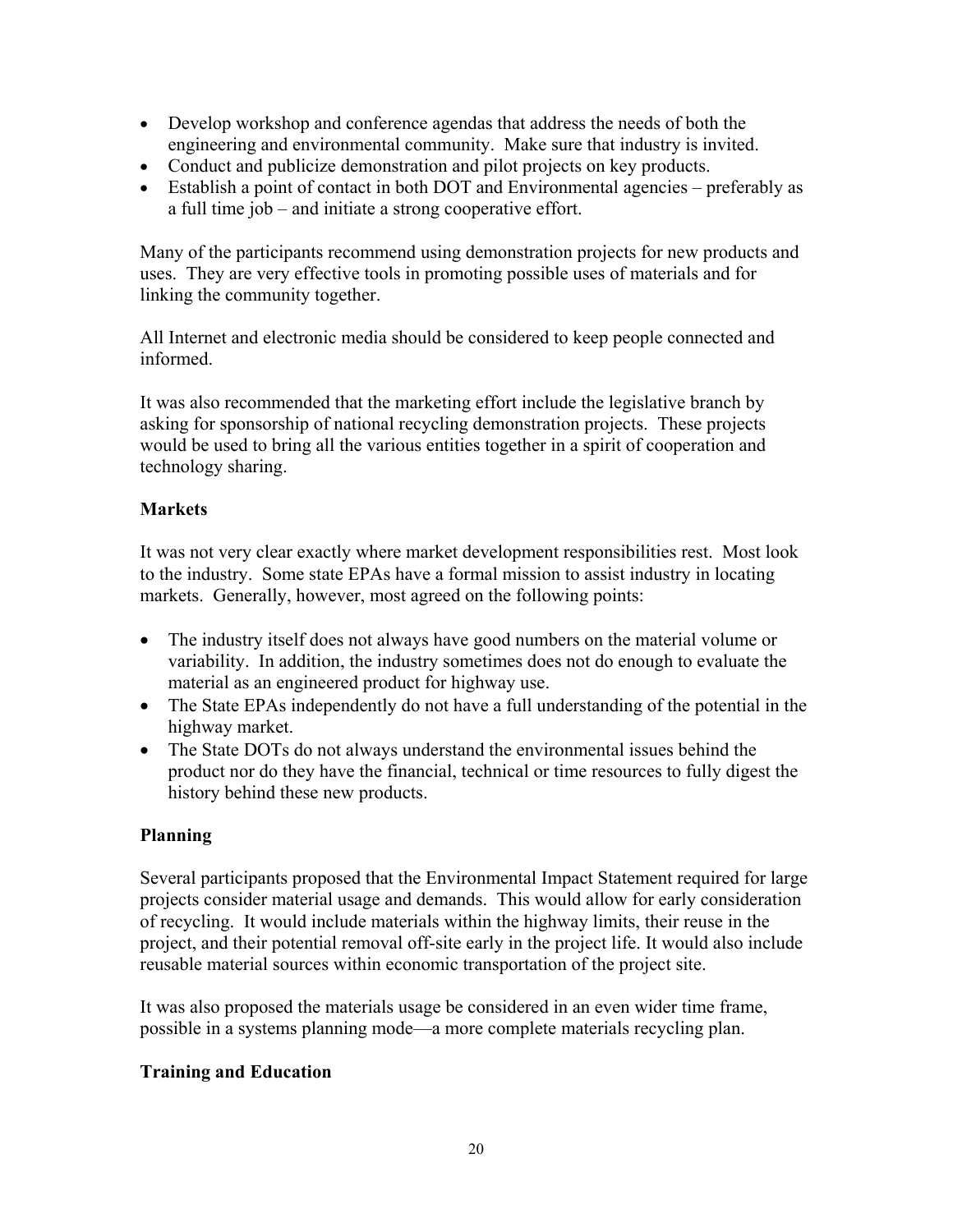Currently there are no known joint-training programs for highway engineers or environmental specialists. DOTs rely heavily on either National Highway Institute (NHI) training or in-house training. Most environmental specialists looked to EPA training courses, although these courses do not address the engineering properties.

It was recommended that integrated training be considered that is mutually beneficial to both highway and environmental specialists. It would start with the identification of training needs, develop options, define audience, and outline a program. This could be done within the existing framework of FHWA's NHI, EPA's training, or a university program like the RMRC.

## **Closing Panel Discussion**

Upon completion of both the state and national groups' presentations, the workshop concluded with the reconvening of several of the panel member. Their closing thoughts are summarized below:

*Comments from Dr. Taylor Eighmy, Director, Recycled Materials Resource Center*  Dr. Eighmy spoke about how the RMRC is currently addressing many of the raised action items through its research and outreach mission. One additional area of activity might be in the area of training individuals who could then serve as trainers for the National Highway Institute, AASHTO, ASTSWMO, etc.

## *Comments from Ms. Shari Schaftlein, Deputy Director, Environmental Services, WA DOT*

Ms. Schaftlein was very positive towards the recommendations. She explained that the many State environmental officers are extremely busy with managing the NEPA issues. She stated that her goal would be to create more positions of dedicated coordinators in more state DOTs. She believes the AASHTO Standing Committee on the Environment could be a messenger to the DOT chief executives. She also stated there is a need to create greater involvement from state EPAs.

### *Comments from Ms. Katherine Holtz, Director, Materials Section, TX DOT*

Ms. Holtz supports an approach that links national specifications and test methods for both the highway and environmental communities. She noted that Dr. Eighmy has already surveyed the U.S. to prioritize the development of specification for recycled materials. She concluded that her primary task would be to see if the SOM could work with the SOE and with ASTSWMO to put it all together.

### *Comments from Mr. Byron Lord, Implementation Director, FHWA*

Mr. Lord stated that his primary task now is to determine how to carry on the partnerships that were initiated at the workshop, and make them self-sustaining. He noted that nearly every item in the list will require a higher, more visible profile and with strong leadership.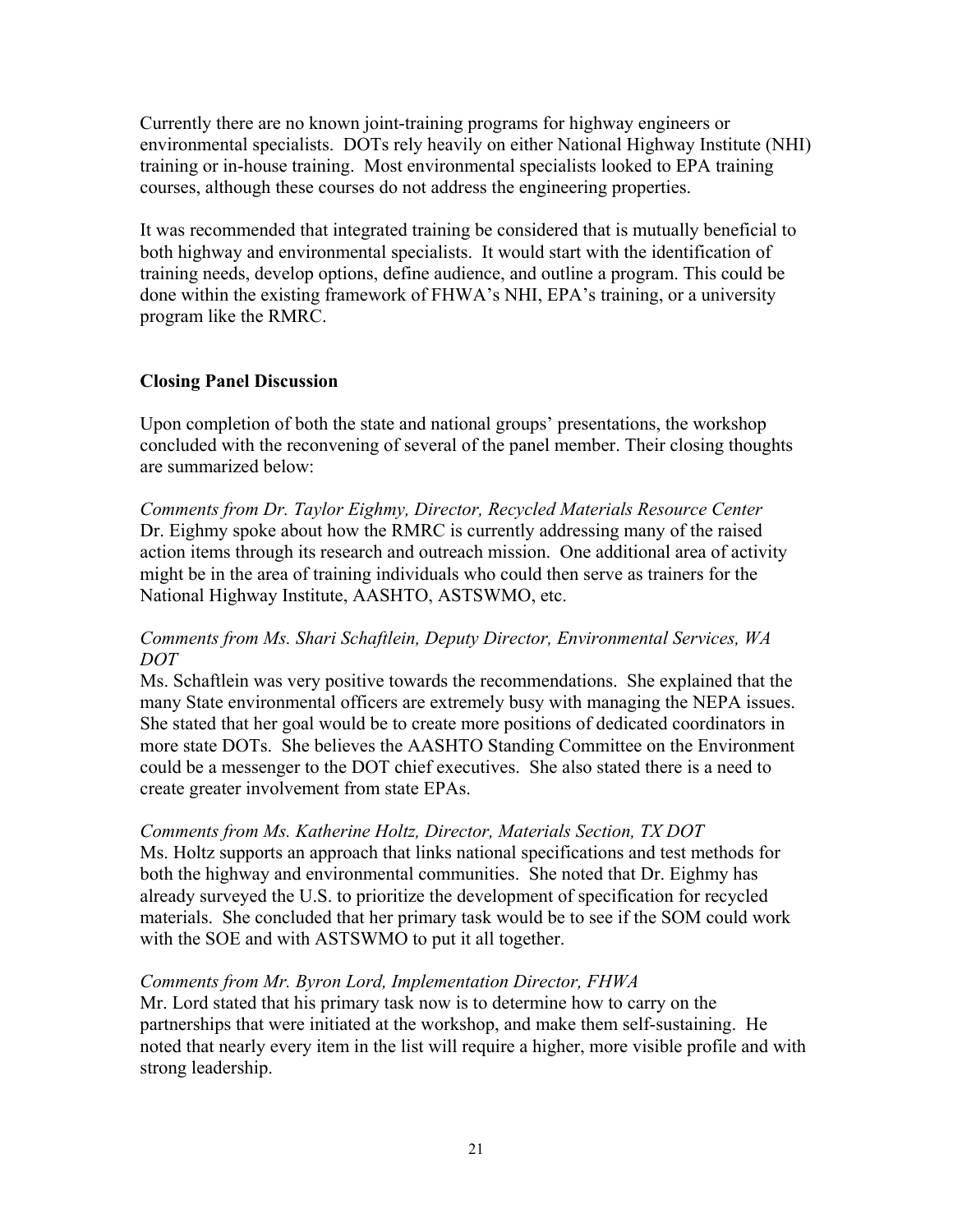<span id="page-21-0"></span>*Comments from Mr. Dale Thompson, ASTSWMO Beneficial Use Committee*  Mr. Thompson agreed with Ms. Shaftlein's comments. He stated that his responsibility at this point is to take these conclusions back to ASTSWMO and show that these are opportunities to be seized.

*Comments from Ms. Jean Schwab, Office of Solid Waste, EPA* 

Ms. Schwab said that she would like to work with Dr. Eighmy and his team to promote collaborate efforts. She stated that she would also like to work more closely with Mr. Lord to provide support at the national level. She believes that state DOTs connecting state EPAs is a great beginning.

In addition, the presenters from Europe thanked the participants and complimented them for the high level of cooperation they demonstrated.

# **VII. Conclusion**

The business of using recycled materials to foster sustainable development in the transportation industry requires an orchestration of professions and organizational entities. Often, the solution is described as partnerships, but the solution must venture much deeper than cultivating casual relationships and one-time meetings. Even the types of partnerships recommended in this workshop are subject to a wide variety of conditions. The private sector must partner with the public sector. The transportation agencies must partner with the environmental agencies. Each of these partners has their own sets of needs and criteria for measurement and evaluation. Sometimes this results in competing objectives. Shared terms, standards, tests, and innovative technologies must be created. Channels of communication and broadcasting must be enhanced and established.

All the participants of this workshop intersect at a shared goal – ultimately to cultivate the use of recycled materials in transportation. The participants took the first step in taking inventory of what the needs are of the decision-makers and stakeholders in this industry. The next step is for senior leadership in the key organizations identified in the report to assemble, define their overall goals and strategies, and identify the partnering structures they will support for the future.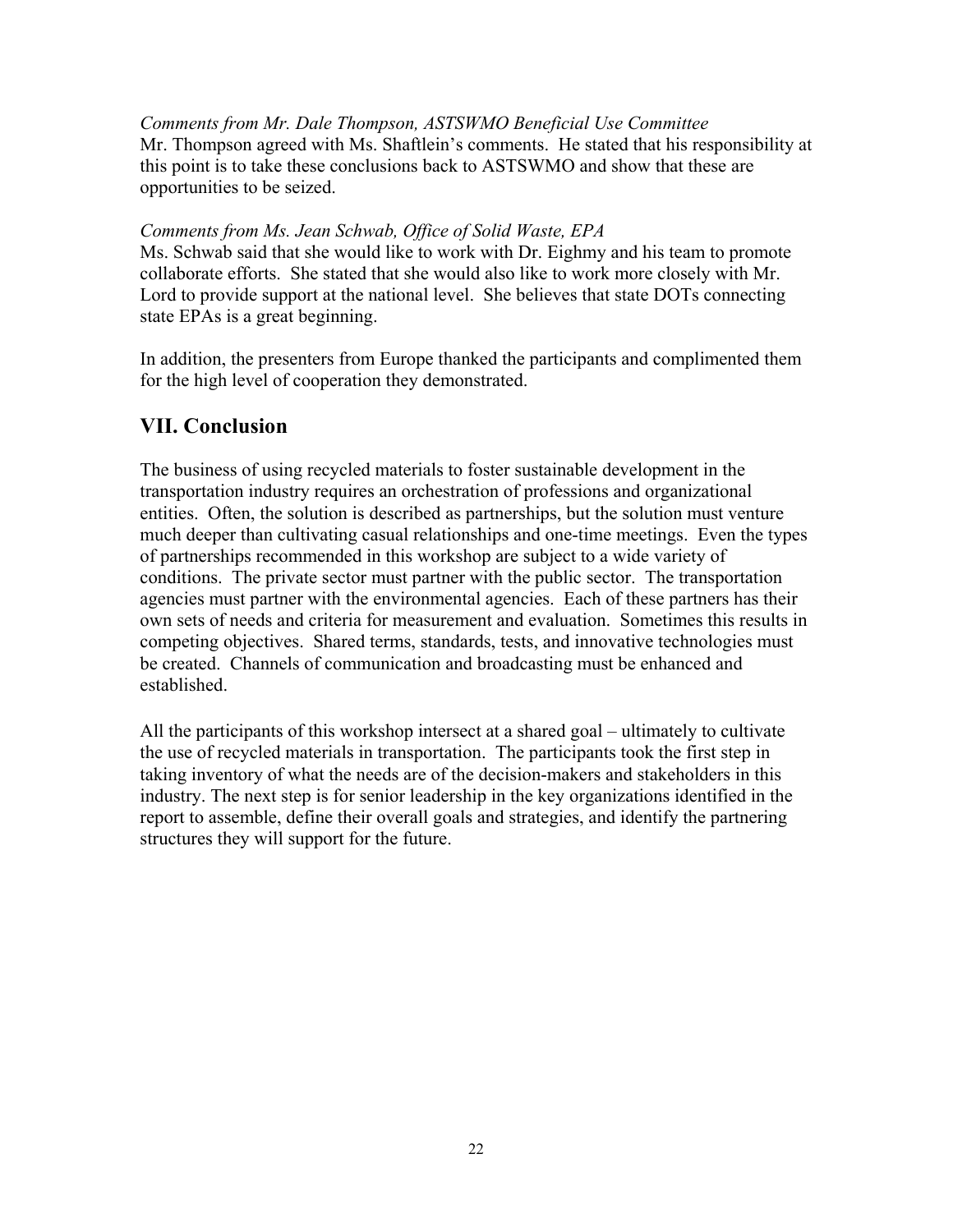### Appendices

Note: Appendices 1and 2 are attached. The rest are posted on the web www.rmrc.unh.edu under Sustainability.

- 1. Agenda
- 2. Summary of Scan Trip
- 3. "Life Cycle Assessment of Civil Infrastructure Systems" by Dr. Arpad Horvath, University of California at Berkeley
- 4. "National View" by Dr. Taylor Eighmy, Recycled Materials Resource Center
- 5. "Dutch Sustainability Initiative" by Dr. Jan van der Zwan, Ministry of Transport, Public Works, and Water Management in the Netherlands
- 6. "DOT Recycling: Seven Steps" by Ms. Rebecca Davio, TX DOT
- 7. "European C&D Recycling, Mr. Kartsen Ludvigens, RGS 90, Denmark
- 8. "Applying Life-Cy le Thinking to Highway Materials" Dr. John Stutz, Tellus Institute
- 9. "European Leaching Protocols" by Dr. Hans van der Sloot, Netherlands Energy Research Foundation (ECN)
- 10. Accelerated Testing in Germany, Dr. Heinrich Werner, German Federal highway research Institute
- 11. "Alt Mat Research" by Dr. Hans G. Johansson, Swedish National Road and Transport Research Institutes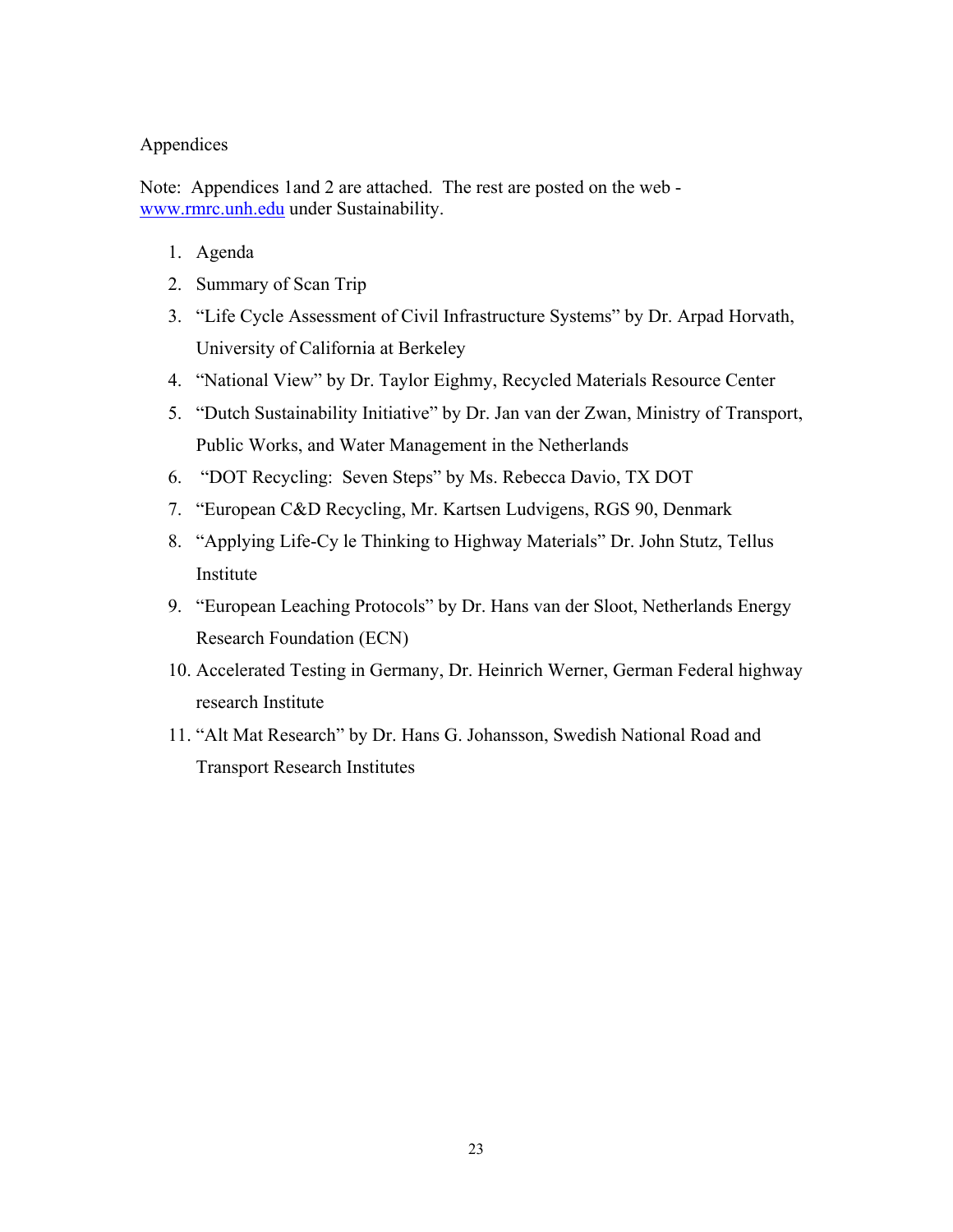Appendix 1.

# **Partnerships for Sustainability "A New Approach to Highway Materials" General Session**

### **Houston, Texas Westin/Galleria October 9-11, 2000**

#### **Mission**

This workshop follows upon a successful Federal Highway Administration Technology Scanning Tour of Europe in September 1999. The purpose of the Scan was to explore European advances in recycling in the highway environment. The Scan Team was so impressed with what they saw and heard on the tour that they helped organize this workshop so that more people in the US could benefit from this information.

The first day of the workshop is tailored to knowledge sharing. The second and third days are specifically directed to Federal and State DOT and EPA materials engineers and environmental staffs to 1) find common ground and 2) to encourage working together on all aspects of recycled materials use within the highway environment.

#### **Monday, October 9**

#### 8:00 AM Welcome, Hosted by Texas Department of Transportation Ms. Katherine Holtz, Director, Materials Section

- Mr. Vince Schimmoller, Program Manager, Department of Transportation, Federal Highway Administration, Infrastructure Core Business Unit
- Ms. Jean Schwab, Environmental Protection Agency, Solid Waste Division –, Municipal Information and Analysis Branch, Solid; Municipal and Industrial Solid Waste Division
- E. Dean Carlson, American Association of State Highway and Transportation Officials, Secretary of Transportation, Kansas DOT
- 8:30 AM Keynote Presentation "Life Cycle Assessment of Civil Infrastructure Systems" by Doctor Arpad Horvath, Assistant Professor, Department of Civil and Environmental Engineering, University of California at Berkeley

*While sustainable development and better environmental quality are becoming important social goals, their analysis and implementation are complicate by a myriad of technical, economic, environmental and organizational factors that require interdisciplinary approaches and private and public partnerships. Life-cycle assessment is emerging as the most promising approach to such an analysis, from the material extraction phase through the end-of-life phase. As the economic and*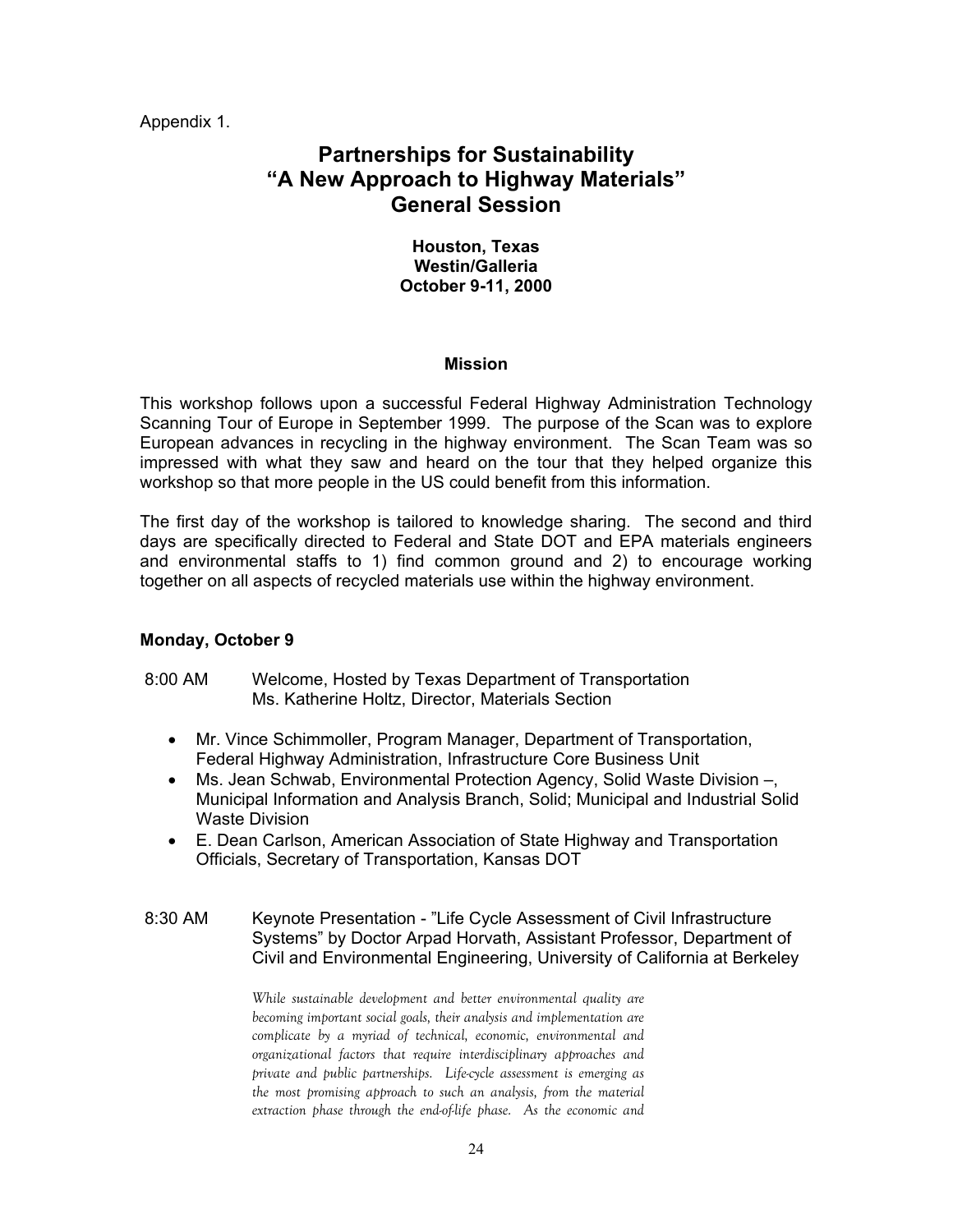*environmental implications of construction, operating, and decommissioning of civil infrastructure systems are significant, environmental issues must be seriously considered. Dr. Horvath will present the state-of-the-art in life-cycle analysis and provide real life examples.* 

#### Overview Theme

#### 9:00 AM "National View" by Taylor Eighmy Recycle Materials Resource Center

*Dr. Eighmy will speak about (i) trends in recycling in the U.S. highway environment, (ii) recent FHWA and NCHRP research projects related to recycling, (iii) recent U.S. EPA and Environmental Council of States activities, (iv) the recently completed Association of State and Territorial Solid Waste Management Officials beneficial use survey, and (v) the Recycled Materials Resource Center outreach and research activities.*

#### 9:40 AM "Dutch Sustainability Initiative" by Dr. Jan van der Zwan The Netherlands Public Works Agency

*Dr. van der Zwan will talk about the Dutch Sustainability initiative, the role of CROW in setting standards, and general Dutch successes in recycling in the highway environment.* 

#### 10:30 AM Break

#### 10:45 AM "DOT Recycling: 7 Steps" by Rebecca Davio TX DOT

*Ms. Davio will provide tips on how to start a DOT recycling program encouraging the use of recycled materials in road construction and maintenance projects. Her presentation will draw on 5 years experience by the Texas Department of Transportation.* 

#### Economic Theme

### 11:15 AM "European C&D Recycling" by Mr. Karsten Ludvigsen RGS 90, Denmark

*Mr. Ludvigsen will talk about the role of legislation in promoting recycled materials uses and the successes of the RGS 90 company in acting as a collector, processor, and distributor of recycled materials used in Danish highway construction; particularly about the use of high quality C&D aggregates.* 

#### 11:55 AM "Applying Life-Cycle Thinking To Highway Materials" by Dr.John Stutz, Tellus Institute

*Dr. Stutz will begin by describing the life-cycle approach and how it applies to highway materials. He will discuss the logistics and*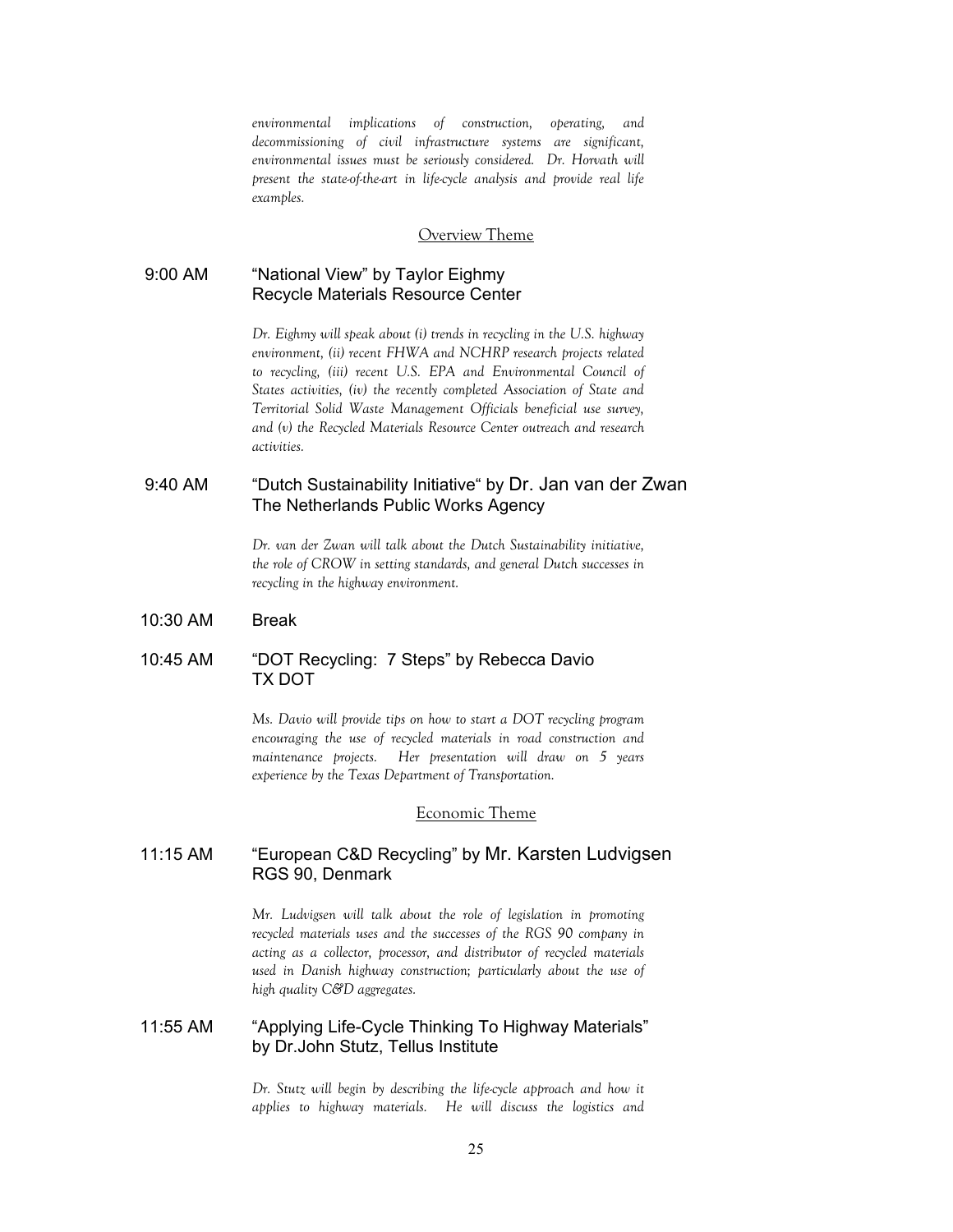*of other recovered materials, such as compost. Policies that would economics of recycling highway materials, from the waste generators' and recyclers' perspective. He will also discuss opportunities for the use harmonize construction practice with the solid waste management hierarchy will receive particular attention.* 

12:30 PM Lunch

#### Environmental Theme

#### 1:30 PM "European Leaching Protocols" by Dr. Hans van der Sloot Netherlands Energy Research Foundation

*Dr. van der Sloot will talk about the ECN (Dutch) leaching database (on 25 recycled materials), the Dutch leaching methods and evaluation protocol related to the Dutch Building Materials Decree, and the activities of the European Union's CEN TC 292 Committee that is developing protocols for scenario-specific evaluation of recycled materials uses.* 

2:30 PM Break

#### Engineering Theme

#### 3:00 pm "Accelerated Testing in Germany" by Dr. Heinrich Werner, Dipl. Ing. German Federal Highway Research Institute

*Dr. Werner will talk about accelerated testing of pavements made with recycled materials. The work was done at BASt in their accelerated testing facility using an impact loader to emulate truck traffic while road sections were subjected to various freeze/thaw cycles.* 

### 3:40 PM "Alt Mat Research" by Dr. Hans G. Johansson, Swedish National Road and Transport Research Institute

*"Dr. Johansson will present the findings of a European Commission Fourth Framework collaborative research project on alternative materials in the highway environment. Research from six countries on seven different types of recycled materials will be highlighted.*

- 4:15 PM Break
- 4:30 PM Policy Panel "New Approaches to Recycling Materials" Moderator, Shari Shaftlein, Washington DOT

ARTBA/AGC Doug Pitcock, Williams Bros., AGC/ARTBA AASHTO Paul Wells, Chief Engineer, NY DOT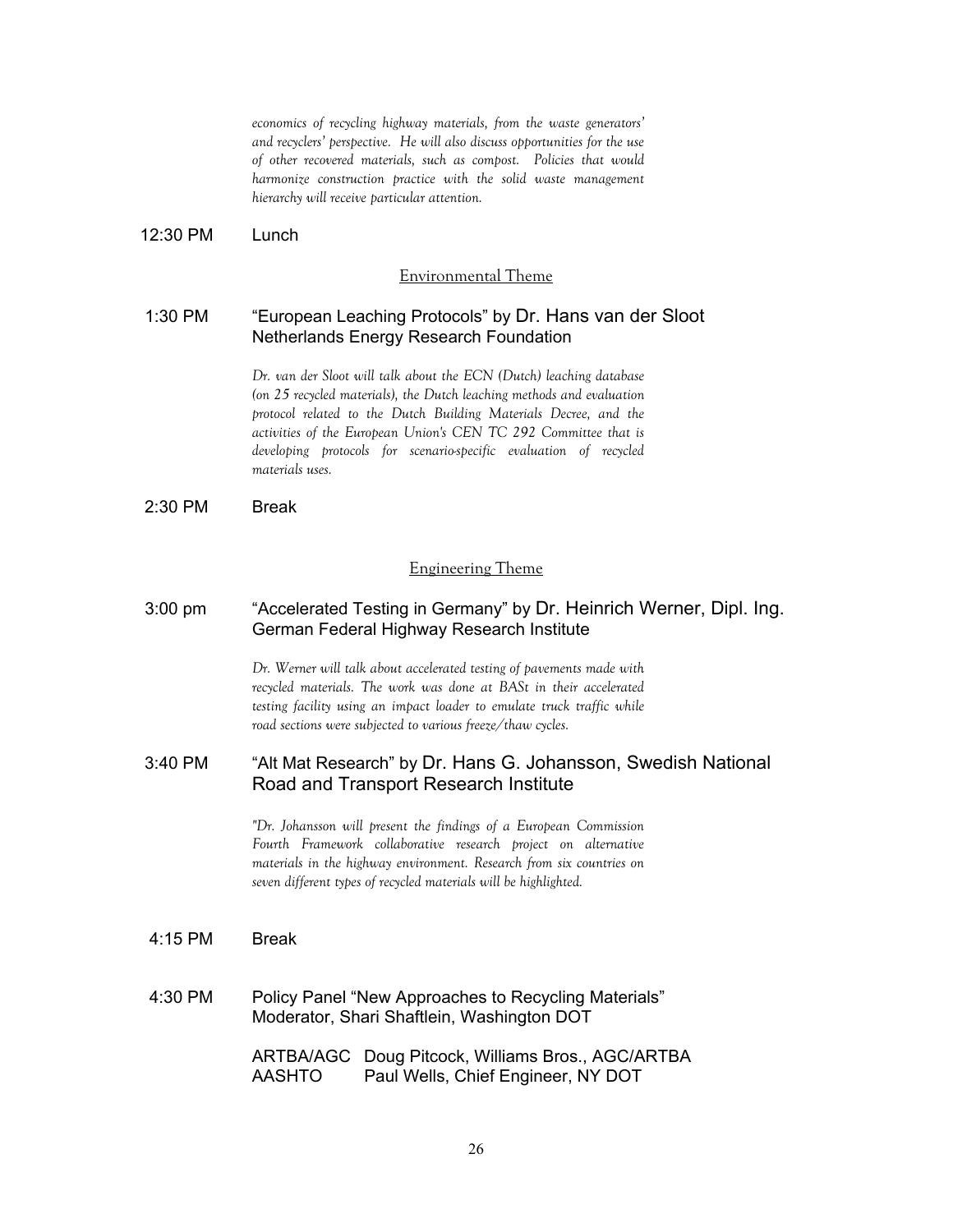| ASTSWMO     | Dale Thompson, MN Pollution Control Agency and Chair of |
|-------------|---------------------------------------------------------|
|             | <b>ASTSWMO Beneficial Use Task Force</b>                |
| EPA         | Jean Schwab, EPA                                        |
| <b>FHWA</b> | Vince Schimmoller, FHWA                                 |
| <b>NAPA</b> | Dave Newcomb, Vice President, Engineering, National     |
|             | <b>Asphalt Pavement Association</b>                     |

*The panel will be asked to comment on thee adoption of closed material cycles, on maximizing recycling by balancing economics, environment, and engineering, the role of public and private alliances to promote sustainability concepts and the possibility of any legislative initiatives to promote the cause.* 

- 5:15 PM Workshop Instructions
- 5:30 PM Reception

# **Partnerships for Sustainability A New Approach to Highway Materials**

# **Workshop Sessions**

#### **Vision**

The highway materials and solid waste communities are working together on a common agenda to satisfy the sustainable needs of future generations.

### **Specific Goals of the Workshop Portion**

- Better understand of each other's organizational roles and responsibilities in the environmental arena.
- Establish the beginnings of a working arrangement for the future.

### **Objectives**

- Understand each segment of the Highway Materials Environmental relationship
- Understand terms such as "highway materials, beneficial use, and sustainability" as they relate to each other's current work effort.
- Define "partnerships" that would help fulfill our vision
	- o Three levels national, state, association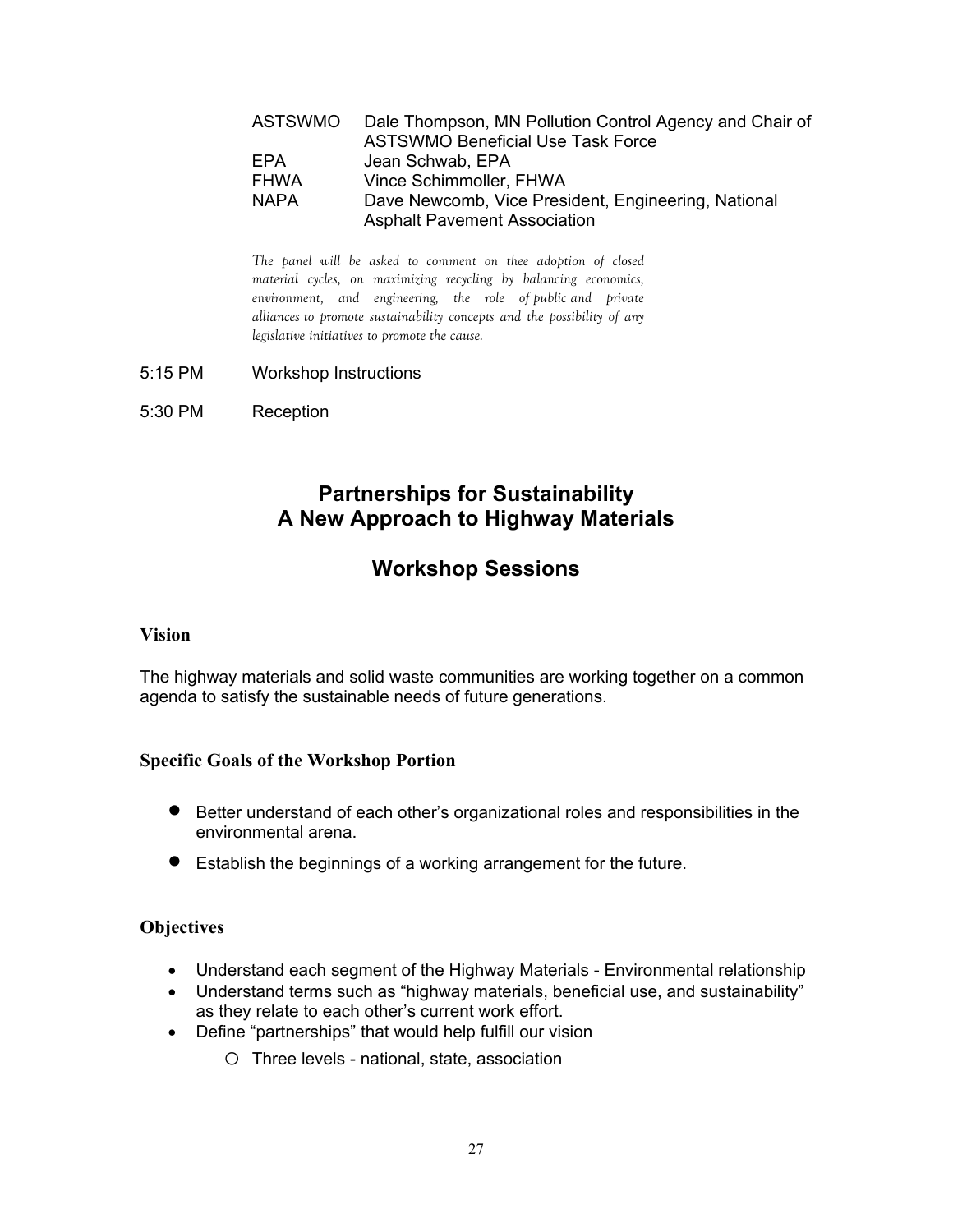#### **Tuesday October 10**

#### **AM Session**

#### **8:00 am "What do you do for a living?" Ferragut, Moderator**

*During this session, selected attendees will discuss what they do for a living. What kind of everyday issues they face, what limitations they have, what technology gaps they face of key issues, and what political/social pressures dictate the pace of environmental life in their organization. We will also share different unique partnerships that have been established* 

*We will start with VERY BRIEF Presentations by DOT Materials Engineers, State DOT Environmental Engineers, State Environmental Engineers, Association Managers, FHWA, and EPA, followed by an open discussion* 

#### 10:00 am Breakout Sessions

*We will break into smaller groups. One group will consist of national representatives from EPA, FHWA, and the Associations with a few state representatives. The other group will consist of state representatives will address issues pertaining to HIGHWAY MATERIALS and INDUSTRY BY-PRODUCTS, PARTNERSHIPS, and SUSTAINABILITY. Each group will have a list of feeder questions.* 

12:00 noon Box Lunch and Field Trip – Sponsored by the AGC of Texas

6:30 PM Dinner Sponsored by Rubber Pavements Association

#### **Wednesday October 11**

#### **AM Session**

| 07:30 am | <b>Breakout Sessions (continued)</b>                                                                                                                                                                                                                        |  |  |
|----------|-------------------------------------------------------------------------------------------------------------------------------------------------------------------------------------------------------------------------------------------------------------|--|--|
|          | We should finish what we started yesterday morning. Look for<br>some adjustments to this schedule based on the progress we<br>showed the previous day.                                                                                                      |  |  |
| 09:00 am | <b>Summary Team Formation</b>                                                                                                                                                                                                                               |  |  |
|          | Two representatives from each group will meet to organize a<br>presentation to the general session. The others? We will be<br>asking the individual state teams to meet and to pull together<br>summary thoughts on the past two days and present different |  |  |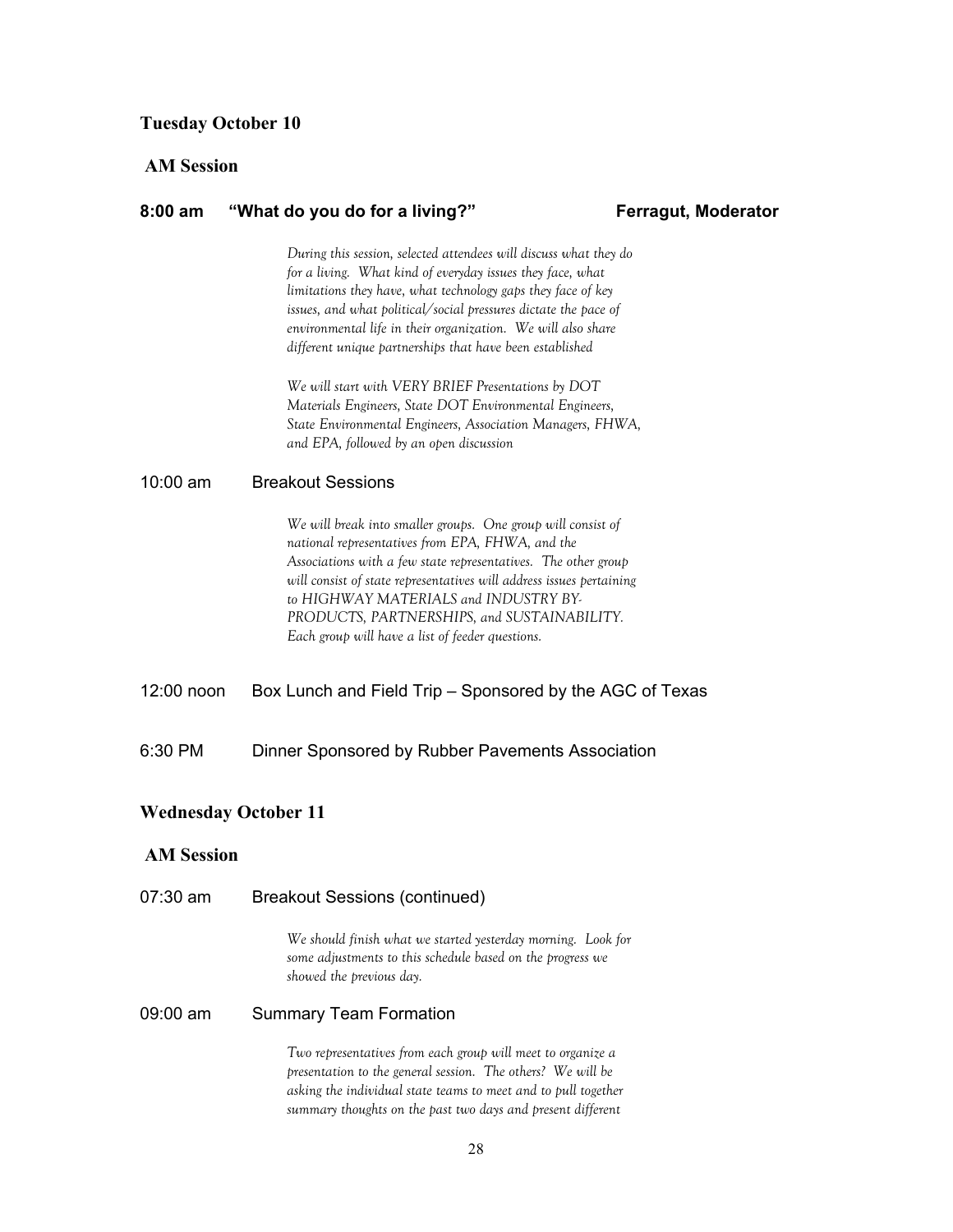*items on how they may work together better to promote environmental issues within the state borders.*  10:30 am Presentation and Round Table Discussion *Leaders will make the formal presentation and then have an open session for discussion. We will then hear from the different state delegations.*  11:30 am Closing *We will discuss the final report, when it should be ready for review and comment, and how we should distribute it. Then expect a little motivation, pep talk.*  12:00 noon Adjourn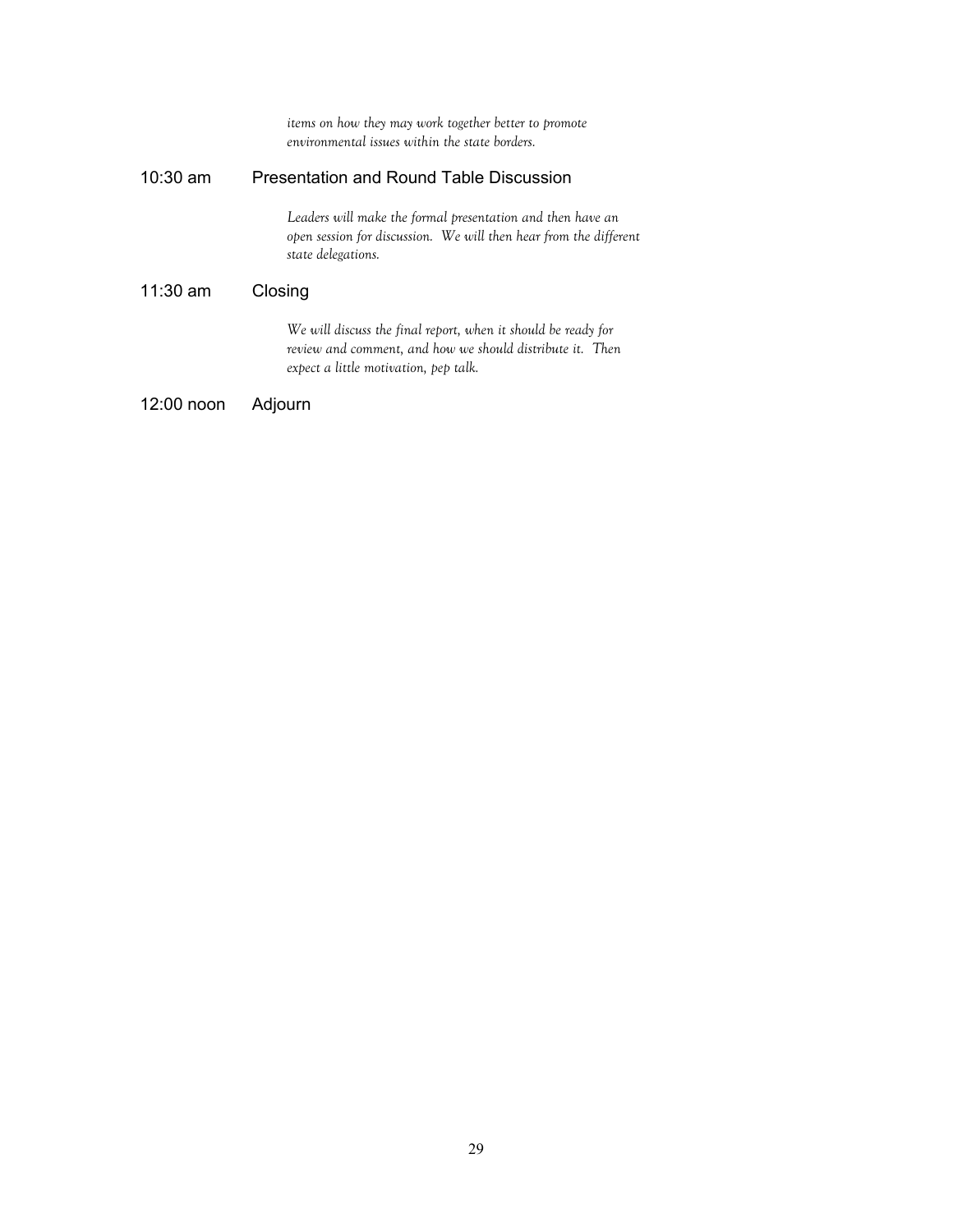Appendix 2.

# **Summary of FHWA International Technology Scanning Program For**

# **Recycled Materials Use in Highway Environments: Uses, Technologies and Policies**

# **BACKGROUND**

The use of recycled materials in the highway environment has been occurring with varying degrees of success in the United States for the last 20 years; notably with recycled asphalt pavement (RAP), reclaimed concrete pavement, coal fly ash and blast furnace slag. The U.S. Congress, in the 1998 Transportation Equity Act for the 21<sup>st</sup> Century (TEA-21), established the Recycled Materials Resource Center (RMRC) at the University of New Hampshire (UNH) to use research and outreach to reduce barriers to recycling in the highway environment. Congress also stipulated that recycled materials be researched to improve the durability of the surface transportation infrastructure. A number of states (e.g., Pennsylvania) and local governments have passed legislation to promote recycling in road construction. The private sector is developing innovations in processing and applications. Some states have beneficial use determination processes (BUDs) to evaluate uses; however, there is not uniformity among states. State Departments of Transportation (DOTs) and state environmental protection agencies (state EPAs) are trying to balance the desire for increased use of recycled materials with concerns about potential environmental impacts. There is an increasing interest within the highway community at all levels to learn more about advances in the use of recycled materials in the highway environment and how it relates to sustainability initiatives within the transportation sector.

# **OBJECTIVES AND PANEL COMPOSITION**

The objective of this scanning tour was to review and document innovative policies, programs and techniques in Europe. Recommendations would be made that would lead to the reduction of barriers to recycled material use. Sweden, Denmark, Germany, the Netherlands and France were identified as nations that have active research, policies and programs promoting the reuse of recycled materials in the highway environment. The U.S. delegation met with over 100 representatives from transportation and environmental ministries, research organizations, contractors, and producers involved with recycled materials in the five countries.

The U.S. delegation was assembled under the Federal Highway Administration's (FHWA) International Technology Scanning Program. The panel was sponsored by FHWA, the American Association of State Highway and Transportation Officials (AASHTO) through the National Cooperative Highway Research Program (NCHRP), and the RMRC at UNH. The panel included members with expertise in materials, pavement engineering, pavement construction and recycling, beneficial use determinations, and environmental evaluation. They represented FHWA, U.S. EPA, state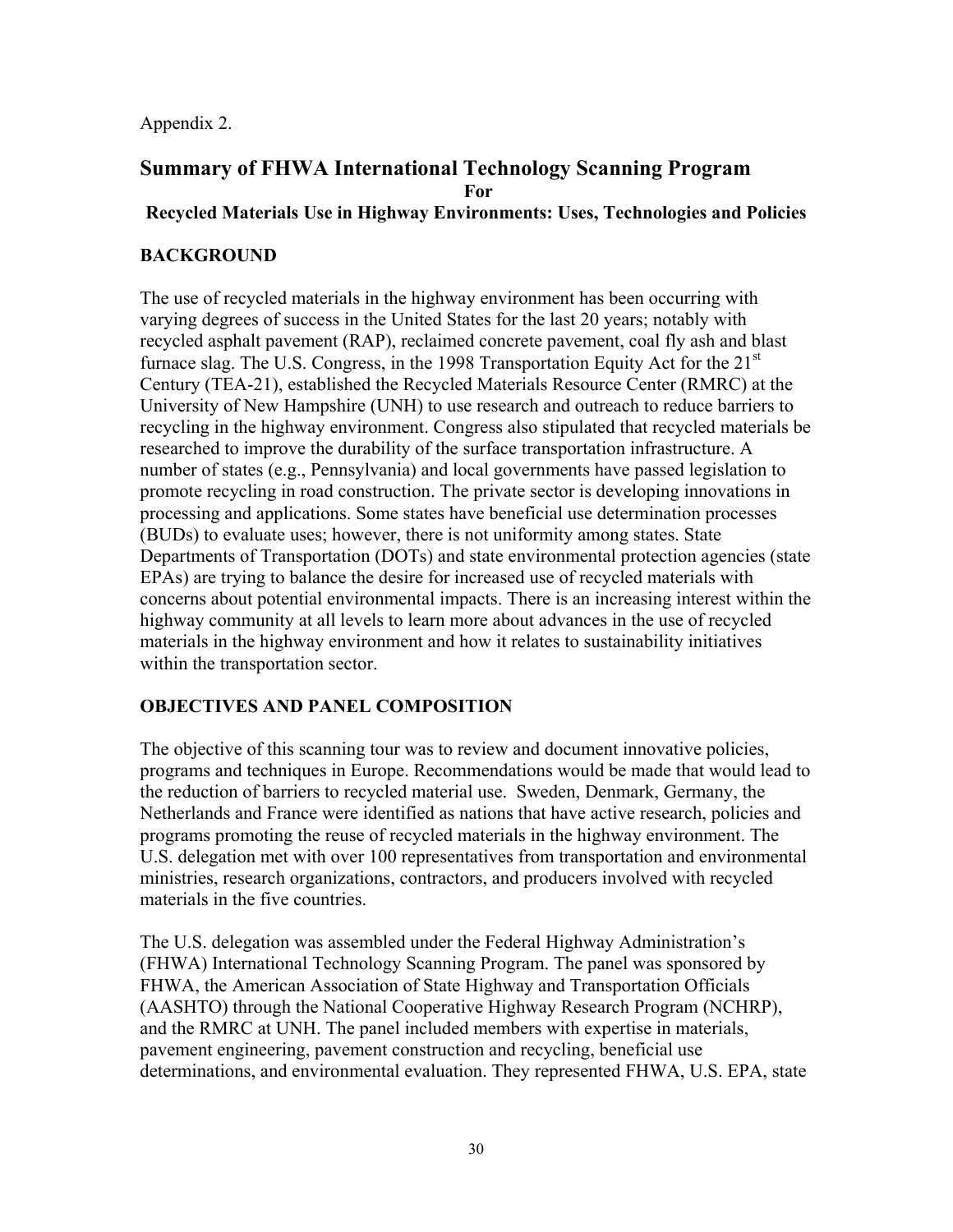DOTs, the American Public Works Association (APWA), the National Asphalt Pavement Association (NAPA), and academia.

# **GENERAL CONCLUSIONS**

**Recycling for Sustainable Road Construction:** All the countries that were visited had recycling policies specifically or generally promoting sustainability. There is also a pervasive public culture about recycling and social democracy that promotes national behavior change. In many of the countries, there is an effective stakeholder consensus process that is used for developing engineering and environmental specifications. There are a wide variety of drivers that influence recycling success from national values to practical considerations at the regional level. Some of these drivers are: a lack of virgin material, public opposition to aggregate mining, high transportation costs, opposition to landfilling, and high population densities. In areas of the U.S. where similar drivers are present, European experiences may be transferred. In the Netherlands, the Dutch have a formal policy for sustainable development in highway construction that embraces the use of recycled materials. There is public opposition to landfills and excavation of natural materials. The government has a policy that minimizes the use of natural materials and promotes the use of recycled materials within a market system. The government cooperates with industry by sharing risk and profit and providing unambiguous technical and environmental standards. High degrees of recycling are seen, especially for construction & demolition (C&D) aggregates, blast furnace slags, recycled asphalt pavements (RAP), coal fly ashes, steel slags, and municipal solid waste incineration bottom ash. The government has helped to start companies specialized in the marketing of lightly contaminated soils for use in sound barriers adjacent to highways, fills and embankments. The success seen in the Netherlands is related to advances in all aspects of the sustainability model: a robust market, clear policy, economy, appropriate technical and environmental standards, and innovative technical processes that involve the private sector. The Dutch sustainability model has elements that should be considered in the U.S. transportation community's overall goals for transportation sustainability.

**Economics:** Engineering and environmental life cycle costs and benefits are the basis for many of the recycling initiatives in Europe. The free market generally plays a central role in all aspects of the highway recycling industry. Where this is not the case, government acts as a catalyst to establish a market. Tax structures (both incentives and disincentives) have played a large role in promoting recycling in the highway environment in Denmark, the Netherlands, and Sweden. There are taxes on the use of natural materials in Denmark and in the Netherlands. Restrictive landfill taxes and policies in the Netherlands, Denmark and France are also promoting recycling; in these countries, the landfills are frequently government owned. A pending European Union (EU) landfill directive for 2002 designed to limit the landfilling of inert materials also is influencing recycled material flow; many contractors in the five countries are positioning themselves to use more recycled materials. A number of materials like RAP, blast furnace slag, crushed concrete, and high quality C&D aggregates are of high engineering and environmental quality and compete favorably with natural materials. Demand for some of these materials in the Netherlands is so high that there are anticipated shortages. Engineering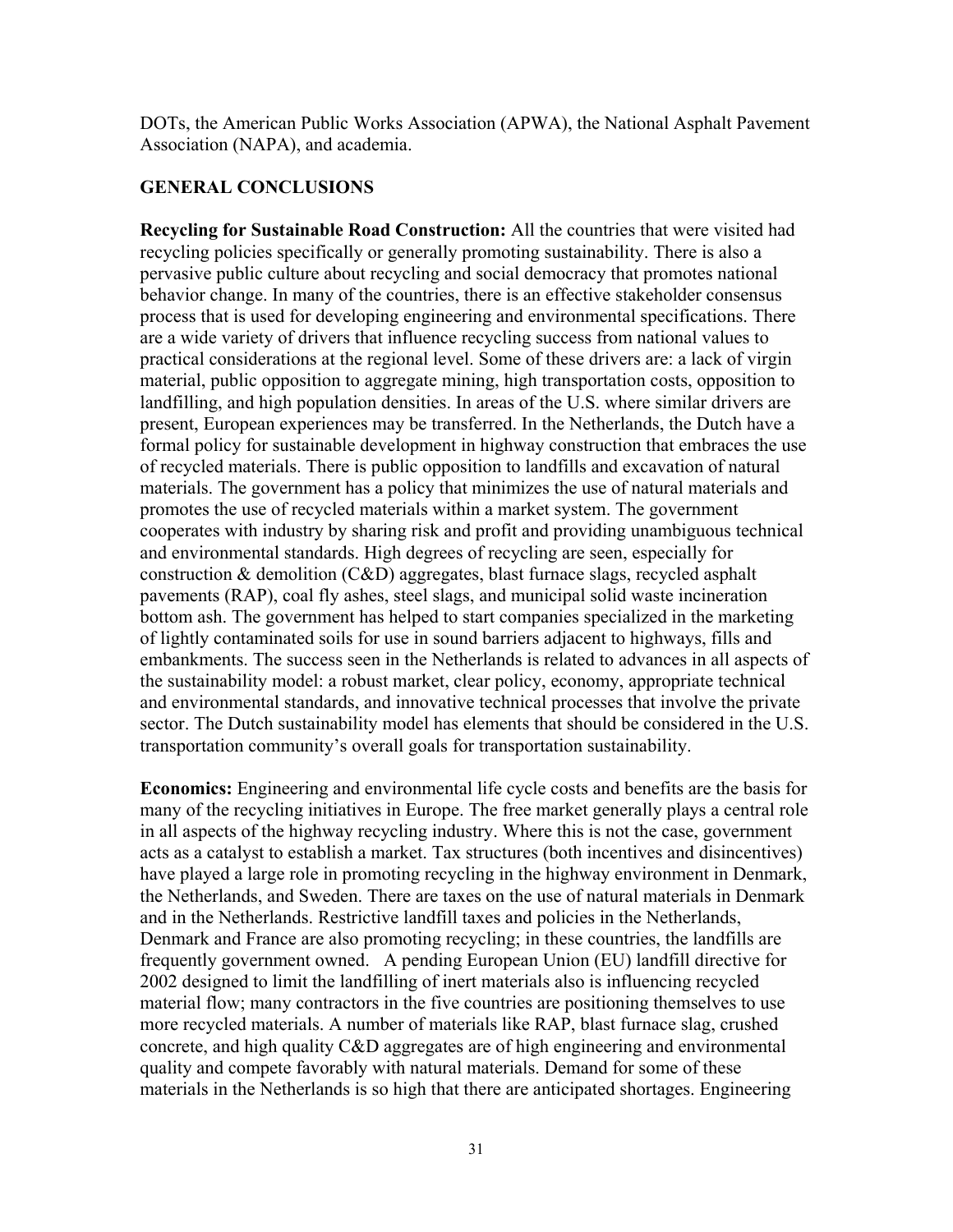<span id="page-31-0"></span>and, in some cases, environmental warranties reduce government or owner liability and are widely used and provide flexibility for the greater use of recycled materials. These warranties also drive innovative public sector research. There were widespread sentiments expressed in many of the countries that recycled materials should be evaluated on their technical merits for their highest possible use and not because of direct governmental mandates.

**Engineering:** Recycling is generally encouraged at the national level by transportation ministries who provide standardization, specialized testing, and performance evaluation. A number of countries require that recycled materials meet the same specifications as natural materials and provide equal performance. An approved product list is generally not used in the host countries, but rather ultimate performance is more a driver to promote recycled materials use. There is a general sense that recycled materials should be used in an application to return the highest possible value. As in the U.S., there is still concern that many engineering test methods do not predict true field performance, though ongoing research in Germany and Sweden with load simulators is addressing this. In the Netherlands, an innovative, Swiss-designed double drum hot-mix plant capable of recycling up to 70% RAP was observed. Companies that supply natural materials also supply recycled materials. Many countries utilize technical and environmental quality assurance/quality control (QA/QC) programs so the recycled materials have the same level of quality as natural materials. Frequently, the material processor or supplier is the certifying organization.

**Environment:** Recycling at the national level is accomplished by environmental ministries who develop laws and compliance structure. National environmental research laboratories are providing test methods and approaches to evaluate environmental performance and assist in setting standards. Implementation and regulation are occurring at the regional and local level. There is consistent agreement to move from laboratory work to performance modeling based on field validation. An EU 4<sup>th</sup> Framework Program project called Alternative Materials (ALT MAT) illustrates this approach and is a model for U.S. consideration. In the Netherlands, an environmental approval process is used that involves mechanistic leaching tests and application-specific evaluation of incremental impacts to background soils and groundwater. A large leaching database is also maintained at the Netherlands Energy Research Foundation. Within the EU, there are efforts toward standardizing an approach to evaluate the environmental performance of products, including highway materials. Lessons have also been learned from isolated examples of environmental problems created from storage, processing, transport or use of some materials. In some cases, public awareness and education efforts have been needed to overcome perceived environmental risks.

### **FINDINGS AND RECOMMENDATIONS**

In the European countries that were visited, recycling occurs when it is economic to do so. Factors in the market place dominate, but are generally supported by government policies and regulations such as bans on landfilling, landfill taxes, and natural aggregate taxes. Generally, clear and unambiguous engineering and environmental test methods and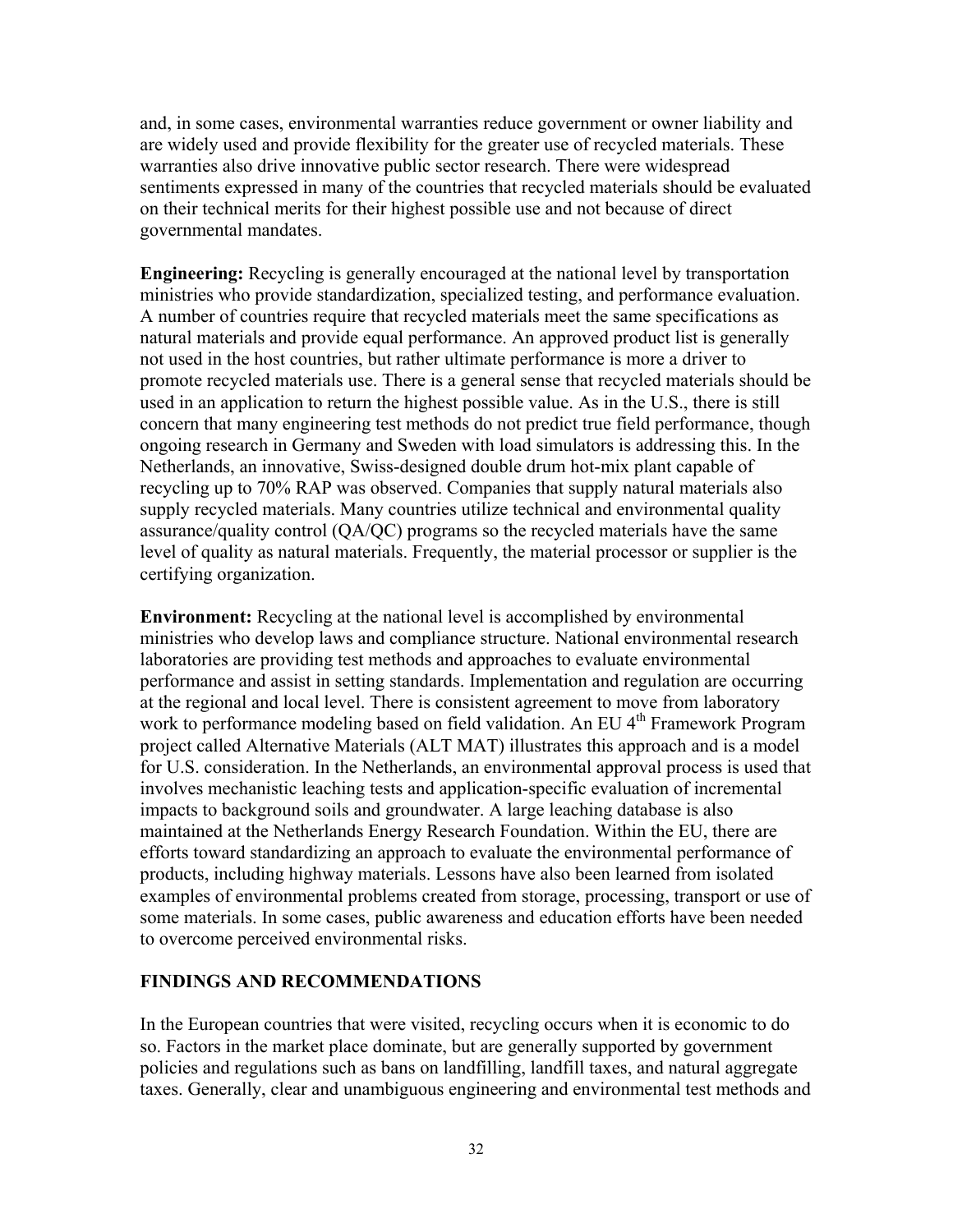performance standards help to reduce uncertainty and allow recycled materials to compete with natural materials. Where tests and standards do not exist, governments often support recycling by sharing risk.

This is somewhat contrasted with the U.S. situation. Some recycled materials like RAP, coal fly ash and blast furnace slag are widely used in a true free market situation because of their excellent performance and competitive costs. Other materials (e.g. foundry sands, steel slags) are used more locally in response to more specific local market forces. There is little federal government involvement, except for construction procurement guidelines for materials like coal fly ash. Rather, the situation is driven at the state level. For example, the State of Pennsylvania has adopted legislation to promote recycling in the highway environment. However, there is a wide range of engineering and environmental approaches to BUDs by the states. California, Illinois, Massachusetts, New Jersey and Pennsylvania are working to standardize the BUD process and create reciprocity. There are wide spread needs for clear engineering and environmental test methods and performance standards. The owner or contractor generally assumes risk. The states, academia and the private sector are conducting significant research.

Table 1 provides a summary of specific findings and corresponding recommendations for the U.S. situation. The final report will contain a more complete discussion and additional recommendations. The U.S. delegation will provide leadership in sharing these recommendations at a national level with their various constituencies. Tentative assignments to act on recommendations have been made in the table. The delegation believes it is particularly important to adopt aspects of the Dutch sustainability model as a means to promote recycling in the highway environment; this will be detailed further in the final report. Further implementation strategies for the U.S. delegation will include electronic and written distribution of the final report, presentations, published articles, and development of a web site.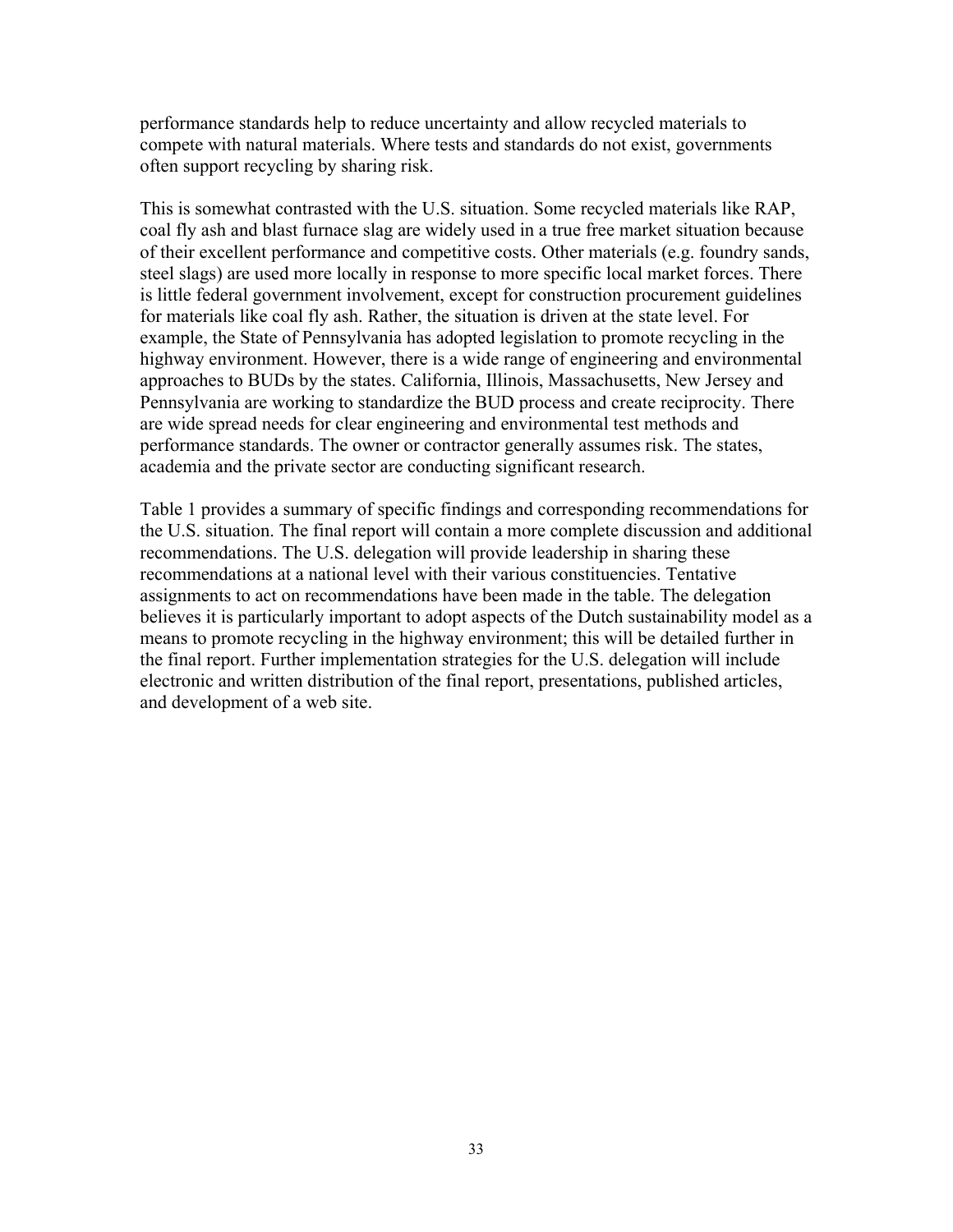| <b>Subject</b>     | <b>Findings</b>                                       | <b>Recommendations [Lead Organization</b>                                               |
|--------------------|-------------------------------------------------------|-----------------------------------------------------------------------------------------|
|                    |                                                       | From Scanning Team to Act on                                                            |
|                    |                                                       | <b>Recommendation</b>                                                                   |
| Recycling          | The Dutch sustainability policy                       | - Include a recycling strategy in the                                                   |
| for                | is centered on a <i>market system</i>                 | sustainability aspect of FHWA's and                                                     |
| <b>Sustainable</b> | where both <i>policy</i> and <i>economy</i>           | AASHTO's strategic plans and long-range                                                 |
| Road               | influence the market. There are                       | research priorities [FHWA, AASHTO SCOE].                                                |
| Construction       | clear and unambiguous                                 | - Create a framework for state DOTs to                                                  |
|                    | technical and environmental                           | consider the use of recycled materials in                                               |
|                    | standards. The government                             | project planning, alternatives analysis, and                                            |
|                    | promotes recycling by using<br>taxes as incentives or | mitigation analysis [AASHTO SCOE, SOM].<br>- Encourage state DOTs to conduct long-term  |
|                    | disincentives and by <i>assisting</i>                 | materials supply plans and recycled materials                                           |
|                    | start up companies. Technical                         | availability plans [AASHTO SOM].                                                        |
|                    | processes are developed to                            | - Develop clear engineering and environmental                                           |
|                    | assist in providing quality                           | guidelines at the state and Federal level that are                                      |
|                    | material.                                             | available for suppliers and decision-makers                                             |
|                    |                                                       | [RMRC].                                                                                 |
|                    | A high degree of <i>information</i>                   | - Prepare a briefing document for the U.S.                                              |
|                    | and technology transfer was                           | Congress and state legislatures [FHWA,                                                  |
|                    | seen within various ministries                        | RMRC].                                                                                  |
|                    | and agencies within each                              | - Prepare a briefing document for                                                       |
|                    | country as well as between                            | environmental foundations [RMRC].                                                       |
|                    | countries. The EU 4 <sup>th</sup>                     | - With the new FHWA-EU partnership                                                      |
|                    | Framework Program project                             | negotiated under the EU 5 <sup>th</sup> Framework                                       |
|                    | "Alternative Materials" (ALT                          | Program, explore research coordination,                                                 |
|                    | MAT) Project is one such                              | technology transfer, and exchange of experts                                            |
|                    | example of cooperation and<br>technology transfer.    | [FHWA, AASHTO, ASTSWMO, RMRC].<br>- Hold a special TRB session on recycling in          |
|                    |                                                       | the highway environment [RMRC, FHWA,                                                    |
|                    | There is a high degree of <i>public</i>               | AASHTO, NAPA].                                                                          |
|                    | <i>awareness</i> in Europe about                      | - Develop a National Highway Institute course                                           |
|                    | recycling. Federal and local                          | on recycling [RMRC].                                                                    |
|                    | governments have excellent                            | - Conduct a public awareness program                                                    |
|                    | informational campaigns.                              | [AASHTO, FHWA].                                                                         |
|                    | There can still be concern at                         |                                                                                         |
|                    | the public level. Non-                                |                                                                                         |
|                    | governmental organizations                            |                                                                                         |
|                    | (NGOs) are involved in policy                         |                                                                                         |
|                    | development in the                                    |                                                                                         |
|                    | Netherlands.                                          |                                                                                         |
| <b>Economics</b>   | Recycling successes in the                            | - Encourage contractors to use their private                                            |
|                    | Netherlands, Denmark and                              | markets as a place to innovate and develop                                              |
|                    | France are based in part on                           | technologies [NAPA].                                                                    |
|                    |                                                       |                                                                                         |
|                    | market opportunities for<br>materials suppliers and   | - Adapt current FHWA LCA procedures to<br>include recycled materials; it should address |

# **Table 1: Summary of Findings and Recommendations**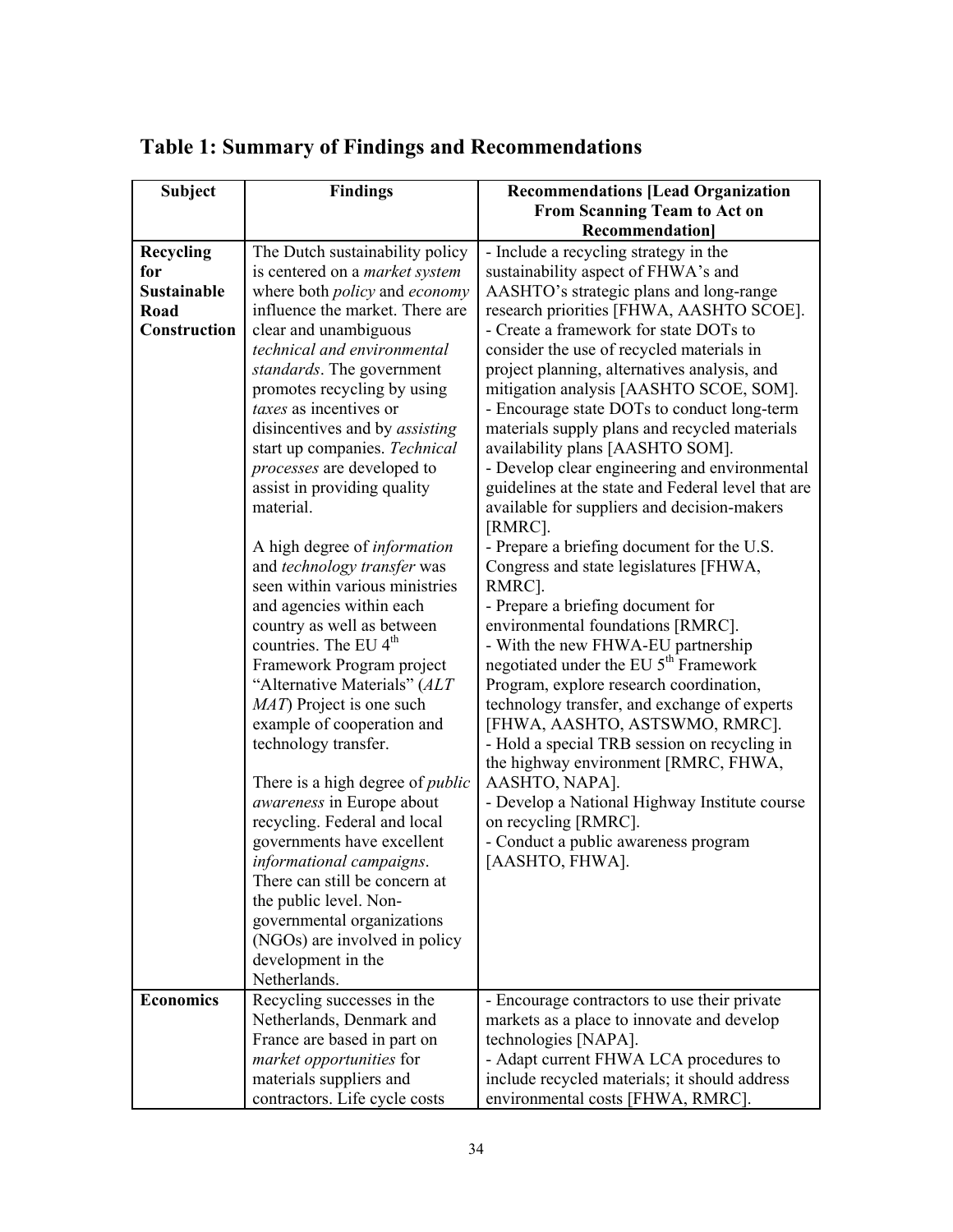| <b>Subject</b>     | <b>Findings</b>                                                                                                                                                                                                                                                                                                                                                                                                                                                                                                                                        | <b>Recommendations [Lead Organization</b><br>From Scanning Team to Act on                                                                                                                                                                                                                                                                                                                                                                                                                                                                                                                                                                                                                                                                                                                                                                              |
|--------------------|--------------------------------------------------------------------------------------------------------------------------------------------------------------------------------------------------------------------------------------------------------------------------------------------------------------------------------------------------------------------------------------------------------------------------------------------------------------------------------------------------------------------------------------------------------|--------------------------------------------------------------------------------------------------------------------------------------------------------------------------------------------------------------------------------------------------------------------------------------------------------------------------------------------------------------------------------------------------------------------------------------------------------------------------------------------------------------------------------------------------------------------------------------------------------------------------------------------------------------------------------------------------------------------------------------------------------------------------------------------------------------------------------------------------------|
|                    |                                                                                                                                                                                                                                                                                                                                                                                                                                                                                                                                                        | <b>Recommendation</b>                                                                                                                                                                                                                                                                                                                                                                                                                                                                                                                                                                                                                                                                                                                                                                                                                                  |
|                    | analyses (LCA), some using                                                                                                                                                                                                                                                                                                                                                                                                                                                                                                                             |                                                                                                                                                                                                                                                                                                                                                                                                                                                                                                                                                                                                                                                                                                                                                                                                                                                        |
|                    | environmental costs, are used.                                                                                                                                                                                                                                                                                                                                                                                                                                                                                                                         |                                                                                                                                                                                                                                                                                                                                                                                                                                                                                                                                                                                                                                                                                                                                                                                                                                                        |
|                    |                                                                                                                                                                                                                                                                                                                                                                                                                                                                                                                                                        |                                                                                                                                                                                                                                                                                                                                                                                                                                                                                                                                                                                                                                                                                                                                                                                                                                                        |
| <b>Engineering</b> | A number of countries are                                                                                                                                                                                                                                                                                                                                                                                                                                                                                                                              | - Conduct recycling demonstration projects                                                                                                                                                                                                                                                                                                                                                                                                                                                                                                                                                                                                                                                                                                                                                                                                             |
|                    | moving towards <i>performance</i><br>based design procedures and to<br>accelerated testing to predict<br>material performance.<br>However, there is still concern<br>that test methods do not predict<br>true field performance.<br>A number of advances were<br>observed in the (i) use of <i>foam</i><br><i>bitumen</i> as a stabilizing agent<br>for recycled materials used in<br>sub-base and base course, (ii)<br>hot recycling of RAP in a<br>double drum system, and (iii)                                                                     | about foam bitumen, hot recycling, C&D<br>aggregate use [FHWA, AASHTO, NAPA,<br>RMRC].<br>- Encourage AASHTO and state DOTs to<br>involve contractors more in committees<br>establishing specifications [AASHTO].<br>- Evaluate contractors with respect to use of<br>recycled materials or environmental protection<br>during contract performance reviews<br>[AASHTO].<br>- Develop and implement the use of warranty<br>and performance based specifications.                                                                                                                                                                                                                                                                                                                                                                                       |
| <b>Environment</b> | the use of C&D aggregates.                                                                                                                                                                                                                                                                                                                                                                                                                                                                                                                             |                                                                                                                                                                                                                                                                                                                                                                                                                                                                                                                                                                                                                                                                                                                                                                                                                                                        |
|                    | The Netherlands uses a<br>hierarchy of <i>mechanistic</i><br>leaching tests of both recycled<br>materials and their highway<br>products to look at cumulative<br>release of constituents and their<br>marginal impacts to soils and<br>ground water. This is also<br>generally the basis for an EU<br>normalization activity to adopt<br>this approach.<br>Efforts are underway to create<br>a European database on<br>product leaching.<br>Innovations are occurring in<br>France on the use of <i>tires and</i><br><i>plastics</i> in appurtenances. | - Make connections to the European efforts to<br>establish a leaching database [RMRC].<br>- Hold an AASHTO and state EPA workshop<br>on the Dutch and European Union approach to<br>evaluating product-leaching behavior [RMRC].<br>- Include state DOT Environmental Staff and<br>state EPA staff on Innovations and New<br>Product Reviews [AASHTO].<br>- Develop a model GIS layer to track recycled<br>material use and aid future maintenance and<br>management decisions.<br>- Add an "Excellence in Recycled Materials<br>Innovation" category in the annual FHWA<br>Environmental Excellence Awards and the<br><b>AASHTO Environmental Best Practices</b><br>Award [FHWA, AASHTO].<br>- Encourage the U.S. EPA to work more with<br>the state BUD programs to expand reciprocity<br>[ $U.S. EPA$ ].<br>- Encourage the U.S. EPA to continue to |
|                    | There is <i>coordination</i> between<br>transportation and environment<br>ministries.                                                                                                                                                                                                                                                                                                                                                                                                                                                                  | develop the federal procurement guidelines for<br>recycled materials use in the highway<br>environment [U.S. EPA].                                                                                                                                                                                                                                                                                                                                                                                                                                                                                                                                                                                                                                                                                                                                     |
|                    | Many countries expressed a<br>need to develop an approach to                                                                                                                                                                                                                                                                                                                                                                                                                                                                                           | - Perform long term monitoring [AASHTO,<br>state EPAs].<br>- Hold a workshop on issues related to source                                                                                                                                                                                                                                                                                                                                                                                                                                                                                                                                                                                                                                                                                                                                               |